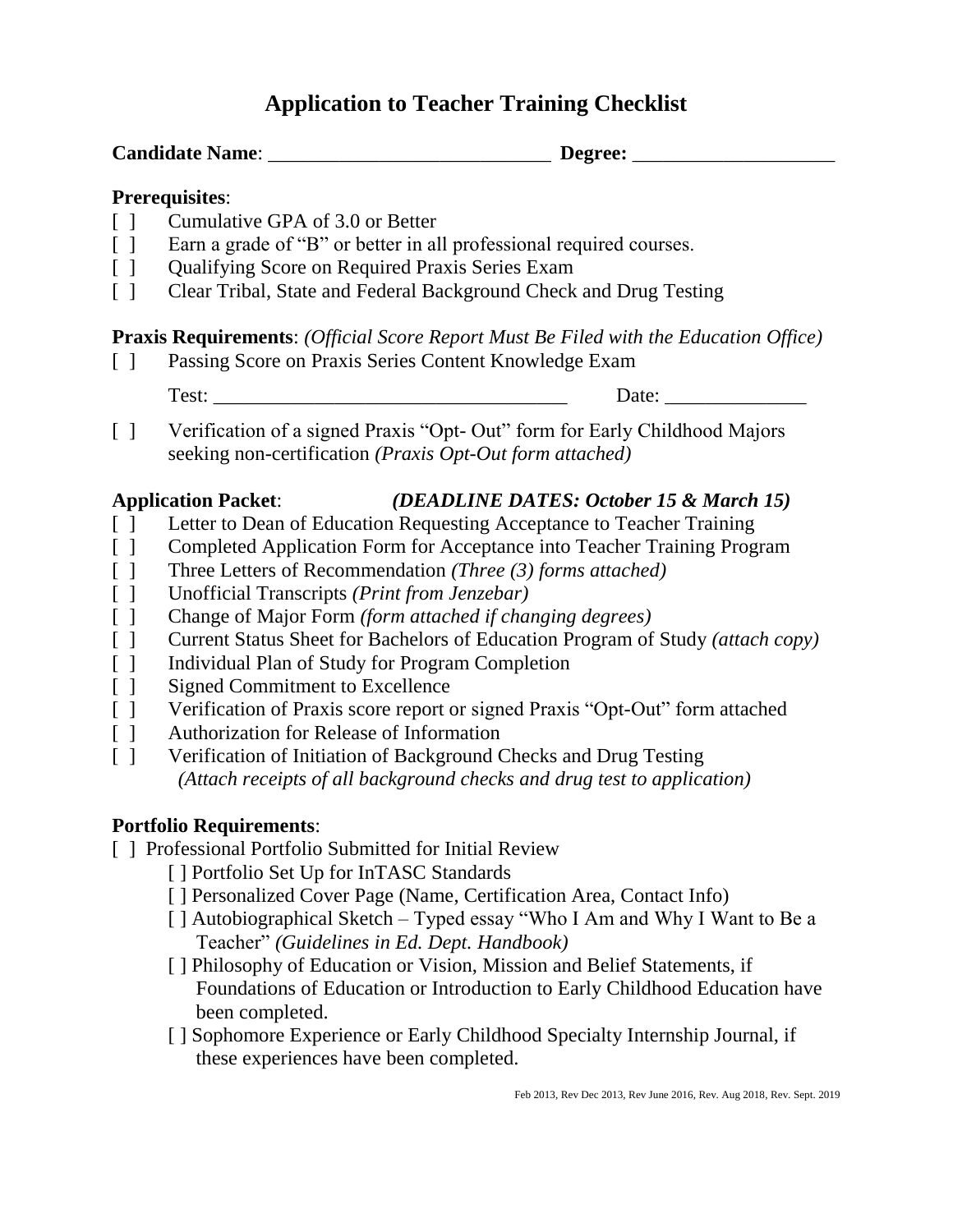## **OGLALA LAKOTA COLLEGE EDUCATION DEPARTMENT**



## **APPLICATION FOR OLC TEACHER TRAINING PROGRAM**

| <b>Personal Information</b>                                                                       |                              |
|---------------------------------------------------------------------------------------------------|------------------------------|
|                                                                                                   |                              |
|                                                                                                   |                              |
|                                                                                                   |                              |
|                                                                                                   |                              |
| <b>Employment Record</b>                                                                          |                              |
|                                                                                                   |                              |
|                                                                                                   |                              |
| Paraprofessional grade level experience(s): circle applicable                                     | K123456789101112             |
| Race/Ethnicity:(circle one) Native American/Alaskan Native                                        | Asian<br>White               |
| Native Hawaiian/Pacific Islander Black/African American                                           | Hispanic/Latino              |
| <b>Academic Information</b>                                                                       |                              |
| <b>Degrees</b> (check all applicable)                                                             |                              |
|                                                                                                   |                              |
|                                                                                                   |                              |
| Number of Credit Hours Completed: ___________                                                     | Cumulative GPA: ____________ |
| Have you been on academic probation? ______ (Yes or No) If yes, explain on the back of this form. |                              |
|                                                                                                   |                              |
|                                                                                                   |                              |
|                                                                                                   |                              |
|                                                                                                   |                              |

1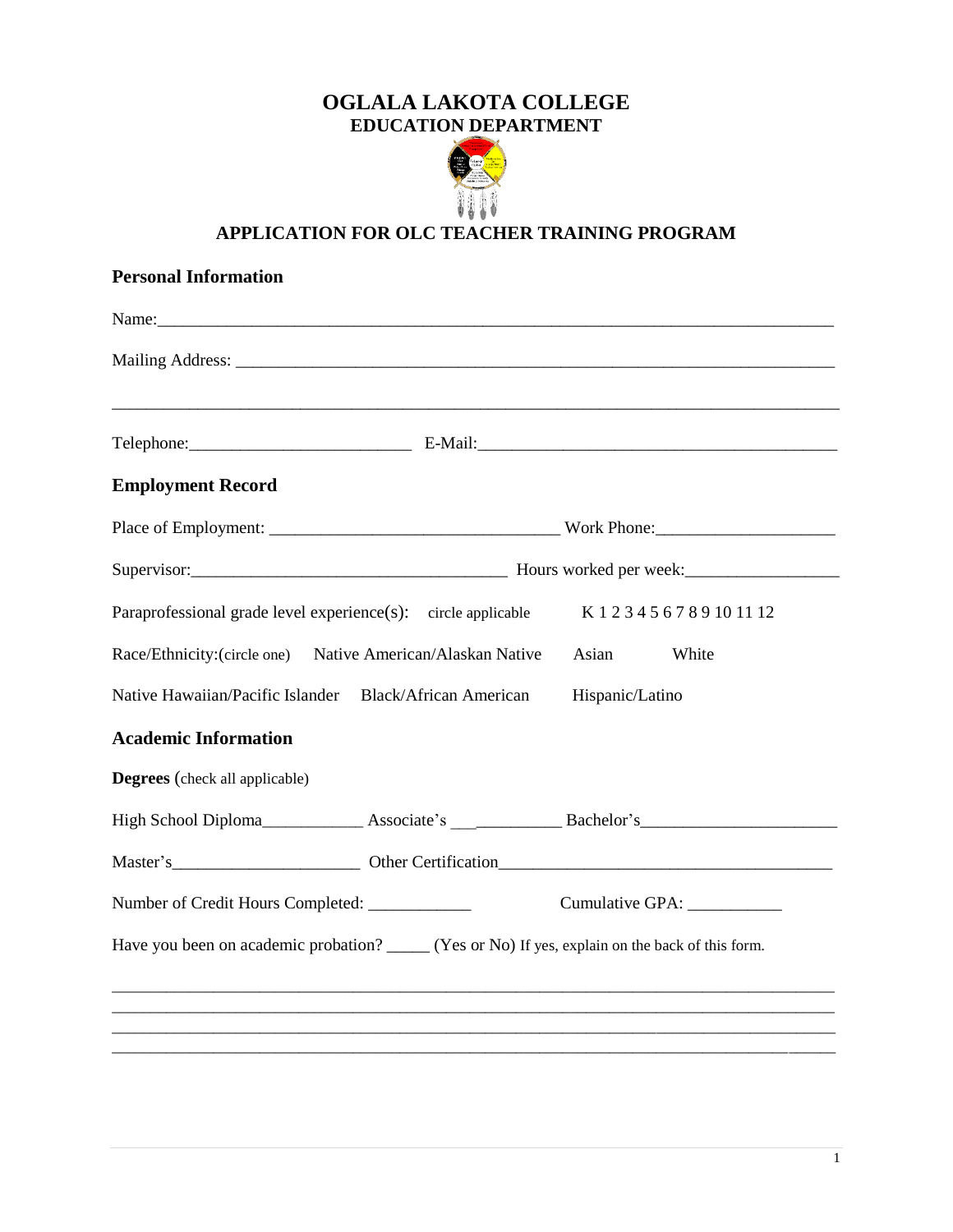**Do you have any special needs where accommodations will need to be made? \_\_\_\_** (Yes or No, if Yes, please explain below): \_\_\_\_\_\_\_\_\_\_\_\_\_\_\_\_\_\_\_\_\_\_\_\_\_\_\_\_\_\_\_\_\_\_\_\_\_\_\_\_\_\_\_\_\_\_\_\_\_\_\_\_\_\_\_\_\_\_\_\_\_\_\_\_\_\_\_\_\_\_\_\_\_\_\_\_\_\_ \_\_\_\_\_\_\_\_\_\_\_\_\_\_\_\_\_\_\_\_\_\_\_\_\_\_\_\_\_\_\_\_\_\_\_\_\_\_\_\_\_\_\_\_\_\_\_\_\_\_\_\_\_\_\_\_\_\_\_\_\_\_\_\_\_\_\_\_\_\_\_\_\_\_\_\_\_\_ \_\_\_\_\_\_\_\_\_\_\_\_\_\_\_\_\_\_\_\_\_\_\_\_\_\_\_\_\_\_\_\_\_\_\_\_\_\_\_\_\_\_\_\_\_\_\_\_\_\_\_\_\_\_\_\_\_\_\_\_\_\_\_\_\_\_\_\_\_\_\_\_\_\_\_\_\_\_ **OLC Program/Conditions** (check all applicable) **Status Sheet/Catalog Year:** \_\_\_\_\_\_\_\_\_\_\_\_ \_\_\_\_\_ Bachelor of Science Degree in K-8 Elementary Education w/ Middle Level \_\_\_\_\_ Bachelor of Science Degree in Early Childhood Education (Indicate Program of Study) \_\_\_\_\_ SD Teacher Certification Emphasis \_\_\_\_\_ Head Start Emphasis Bachelor of Science Degree in K-12 Lakota Studies Bachelor of Physical Science Degree in 7-12 Secondary Education \_\_\_\_\_ K-12 Exceptional Education Certification (for certified teachers only) **GPA Requirement:** I understand that I must maintain a cumulative GPA of 3.0 or better, and that all professional requirement grades must be a B or better to remain in the teacher training program and to be eligible for possible assistance. *(Effective 2016-2017 increased from "C" or better, this requirement applies to courses taken Fall 2016 or later)* (Initial here)**\_\_\_\_\_\_\_\_\_ Praxis II Content Knowledge Exam:**  Name of Exam Taken: Date Exam Taken: Score: The Passed/Not Passed: I understand that I must take and pass the Praxis II Exam for acceptance into the teacher preparation program. I further understand I am responsible for all costs incurred to complete the exam. (Initial here) \_\_\_\_\_\_\_\_\_\_ **Professionalism and Ethical Conduct:**

I understand that I must conduct myself in a professional manner to remain in the teacher preparation program. I further understand that I may be dismissed from the teacher preparation program for unprofessional conduct and/or violations of the SD Code of Ethics for Teachers.

(Initial here) \_\_\_\_\_\_\_\_\_\_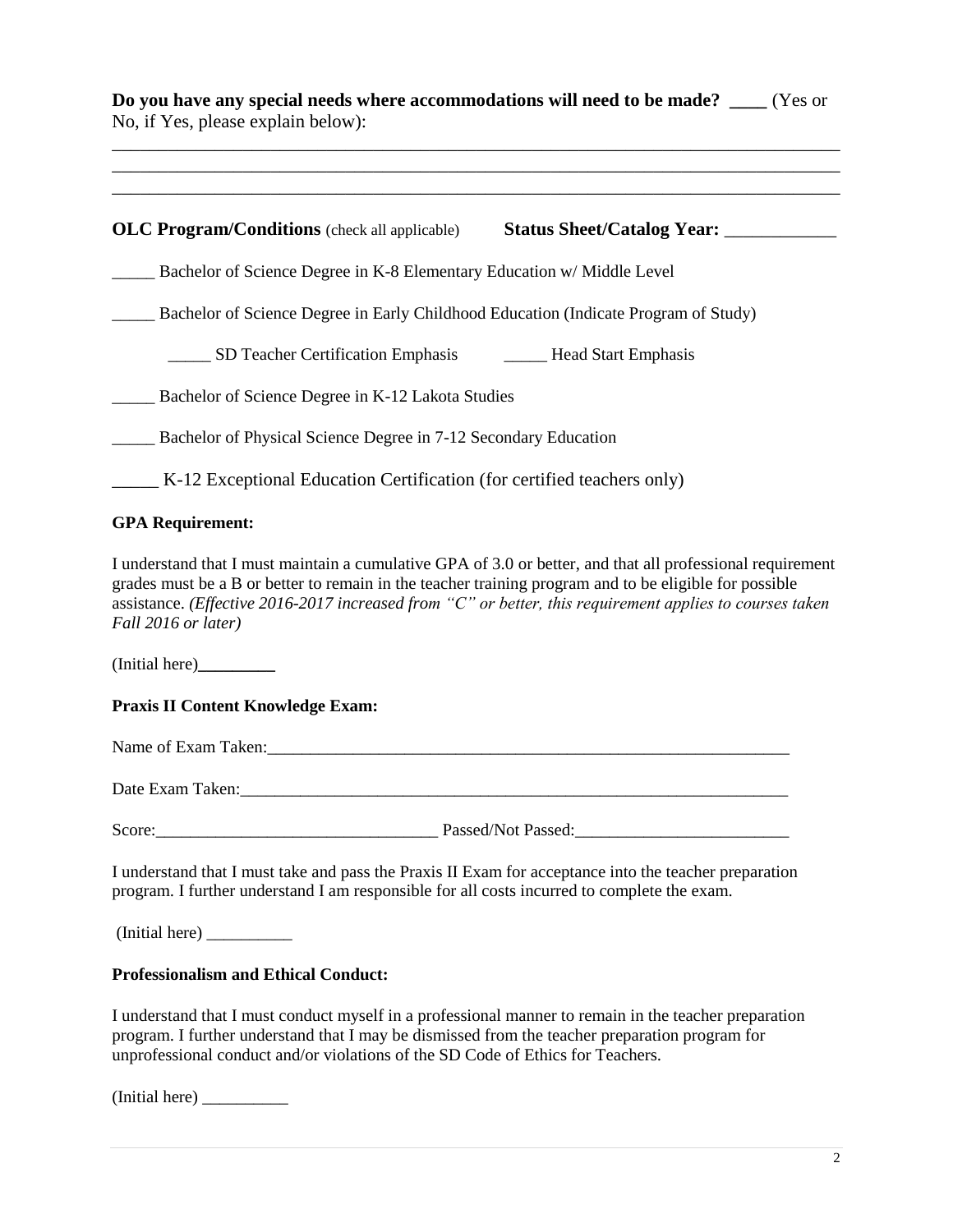#### **Disabilities:**

I understand that if I have a disability for which I may need an accommodation, it would be my responsibility to notify the Director of Student Affairs at 455-6040.

(Initial here) \_\_\_\_\_\_\_\_\_\_

#### **Background Check and Drug Testing:**

For the safety of the students, most schools/school districts require that teacher candidates undergo a background check and/or drug test prior to being placed in a classroom for field-based experiences. The cost of the background check and/or drug test required by the school is the responsibility of the student teacher candidate.

I understand that I am responsible for all costs incurred to complete the background check and/or drug test required by my supportive school.

(Initial here) \_\_\_\_\_\_\_\_\_\_\_

#### **Criminal Record Check:**

I understand that the South Dakota Department of Education will conduct a criminal background check when I apply for teaching certification upon receiving my degree. If I should have been convicted of a felony, crime of moral turpitude or narcotics use, I understand that I may not become certified to teach children within a school setting.

(Initial here) \_\_\_\_\_\_\_\_\_\_\_\_

| <b>Candidate Signature:</b> | <b>Date:</b> |
|-----------------------------|--------------|
|-----------------------------|--------------|

\*\*\*\*\*\*\*\*\*\*\*\*\*\*\*\*\*\*\*\*\*\*\*\*\*\*\*\*\*\*\*\*\*\*\*\*\*\*\*\*\*\*\*\*\*\*\*\*\*\*\*\*\*\*\*\*\*\*\*\*\*\*\*\*\*\*\*\*\*\*\*\*\*\*\*\*\*\*\*\*\*\*\*\*\*

#### **OFFICE USE ONLY:**

Received in the OLC Education Department on: \_\_\_\_\_\_\_\_\_\_\_\_\_\_\_\_\_\_\_\_\_\_\_\_\_\_\_\_\_\_\_\_\_\_\_\_\_\_\_\_\_\_\_\_\_

By (name and title):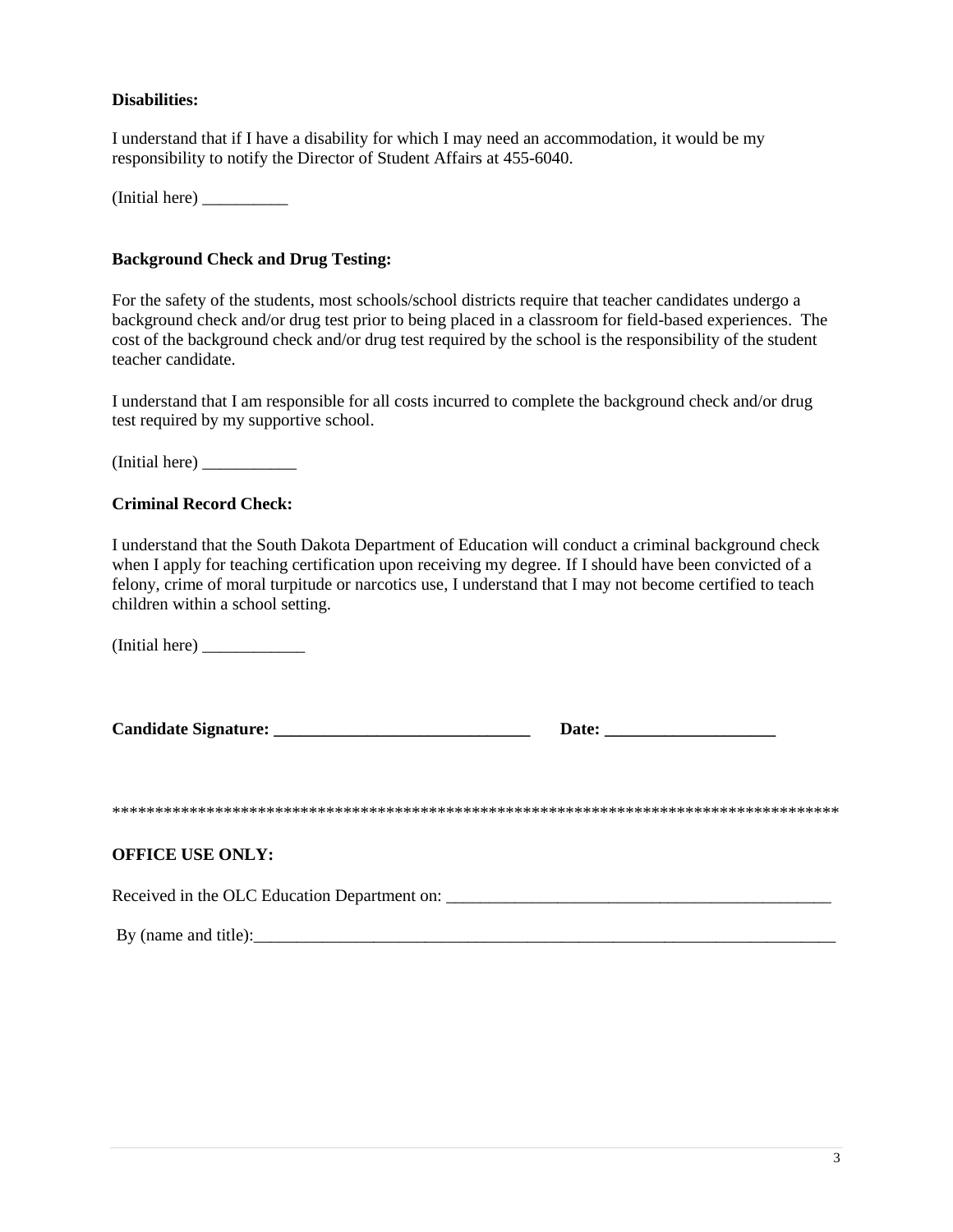# **Oglala Lakota College Education Department**



# **Reference Form for Applicants**

Applicant's Name: \_\_\_\_\_\_\_\_\_\_\_\_\_\_\_\_\_\_\_\_\_\_\_\_\_\_\_\_\_\_\_\_\_\_\_\_\_\_\_\_\_\_\_

The above named individual is applying for acceptance into the educator preparation program at Oglala Lakota College. As part of the application process prospective teacher candidates must submit three letters of reference from education professionals. Please complete the items below and return the form to the applicant in a sealed envelope with your signature written across the sealed area. It is the responsibility of the applicant to submit the sealed envelope to the OLC Education Department as part of his/her application packet.

Rating Scale

 $5 =$  Exceptional: The applicant exemplifies these attributes.

 $4 =$ Commendable: The applicant almost always demonstrates these attributes.

 $3 =$  Acceptable: The applicant often demonstrates these attributes.

 $2 =$  Developing: The applicant sometimes demonstrates these attributes.

 $1 = Not Evolution: The application does not demonstrate these attributes.$ 

Please comment, describing the manner in which the applicant demonstrates each of the following Lakota values and virtues. Then, using the scale described above, provide a rating of 1-5 for each area.

\_\_\_\_\_\_\_\_\_\_\_\_\_\_\_\_\_\_\_\_\_\_\_\_\_\_\_\_\_\_\_\_\_\_\_\_\_\_\_\_\_\_\_\_\_\_\_\_\_\_\_\_\_\_\_\_\_\_\_\_\_\_\_\_\_\_\_\_\_\_\_\_\_\_\_\_\_\_

\_\_\_\_\_\_\_\_\_\_\_\_\_\_\_\_\_\_\_\_\_\_\_\_\_\_\_\_\_\_\_\_\_\_\_\_\_\_\_\_\_\_\_\_\_\_\_\_\_\_\_\_\_\_\_\_\_\_\_\_\_\_\_\_\_\_\_\_\_\_\_\_\_\_\_\_\_\_

\_\_\_\_\_\_\_\_\_\_\_\_\_\_\_\_\_\_\_\_\_\_\_\_\_\_\_\_\_\_\_\_\_\_\_\_\_\_\_\_\_\_\_\_\_\_\_\_\_\_\_\_\_\_\_\_\_\_\_\_\_\_\_\_\_\_\_\_\_\_\_\_\_\_\_\_\_\_

\_\_\_\_\_\_\_\_\_\_\_\_\_\_\_\_\_\_\_\_\_\_\_\_\_\_\_\_\_\_\_\_\_\_\_\_\_\_\_\_\_\_\_\_\_\_\_\_\_\_\_\_\_\_\_\_\_\_\_\_\_\_\_\_\_\_\_\_\_\_\_\_\_\_\_\_\_\_

\_\_\_\_\_\_\_\_\_\_\_\_\_\_\_\_\_\_\_\_\_\_\_\_\_\_\_\_\_\_\_\_\_\_\_\_\_\_\_\_\_\_\_\_\_\_\_\_\_\_\_\_\_\_\_\_\_\_\_\_\_\_\_\_\_\_\_\_\_\_\_\_\_\_\_\_\_\_

\_\_\_\_\_\_\_\_\_\_\_\_\_\_\_\_\_\_\_\_\_\_\_\_\_\_\_\_\_\_\_\_\_\_\_\_\_\_\_\_\_\_\_\_\_\_\_\_\_\_\_\_\_\_\_\_\_\_\_\_\_\_\_\_\_\_\_\_\_\_\_\_\_\_\_\_\_\_

\_\_\_\_\_\_\_\_\_\_\_\_\_\_\_\_\_\_\_\_\_\_\_\_\_\_\_\_\_\_\_\_\_\_\_\_\_\_\_\_\_\_\_\_\_\_\_\_\_\_\_\_\_\_\_\_\_\_\_\_\_\_\_\_\_\_\_\_\_\_\_\_\_\_\_\_\_\_

\_\_\_\_\_\_\_\_\_\_\_\_\_\_\_\_\_\_\_\_\_\_\_\_\_\_\_\_\_\_\_\_\_\_\_\_\_\_\_\_\_\_\_\_\_\_\_\_\_\_\_\_\_\_\_\_\_\_\_\_\_\_\_\_\_\_\_\_\_\_\_\_\_\_\_\_\_\_

 *Wohitika* (Bravery and Courage) – the ability to be courageous when facing challenging situations by modeling leadership and positive agents of change.

Rating: \_\_\_\_\_\_\_\_

 *Wowacin Tanka* (Patience and Fortitude) – to persist despite difficulties, be resilient when facing obstacles, and to keep in mind the need for humility.

Rating: \_\_\_\_\_\_\_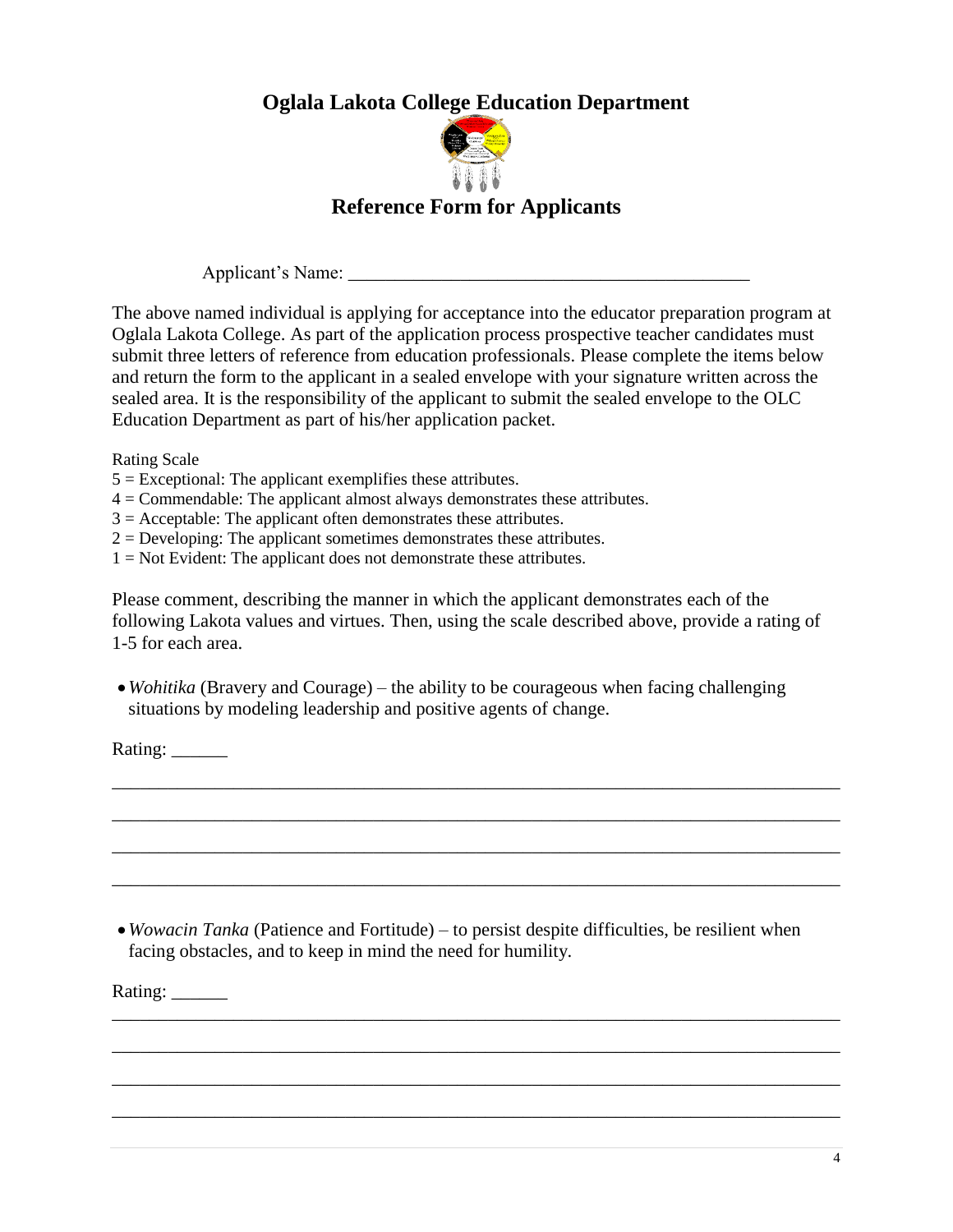• *Wacante Ognaka* (Compassion and Generosity) – to show generosity in a variety of ways, but mainly through modeling compassion for others.

| Rating: ______                                                                                                                                                 |
|----------------------------------------------------------------------------------------------------------------------------------------------------------------|
|                                                                                                                                                                |
|                                                                                                                                                                |
|                                                                                                                                                                |
| • Woksape (Wisdom) – the accumulation of individual experience, having a vision for the future<br>and using that wisdom to make appropriate decisions in life. |
| Rating: ______                                                                                                                                                 |
|                                                                                                                                                                |
|                                                                                                                                                                |
|                                                                                                                                                                |
| • Wolakota (Peace & Harmony) – a spiritual way of life; living in peace and harmony with<br>oneself, others and in nature.<br>Rating: ______                   |
|                                                                                                                                                                |
|                                                                                                                                                                |
|                                                                                                                                                                |
| Please briefly describe your relationship with the applicant.                                                                                                  |
|                                                                                                                                                                |
|                                                                                                                                                                |
|                                                                                                                                                                |
|                                                                                                                                                                |
| How long have you known and/or worked with the applicant? _______________________                                                                              |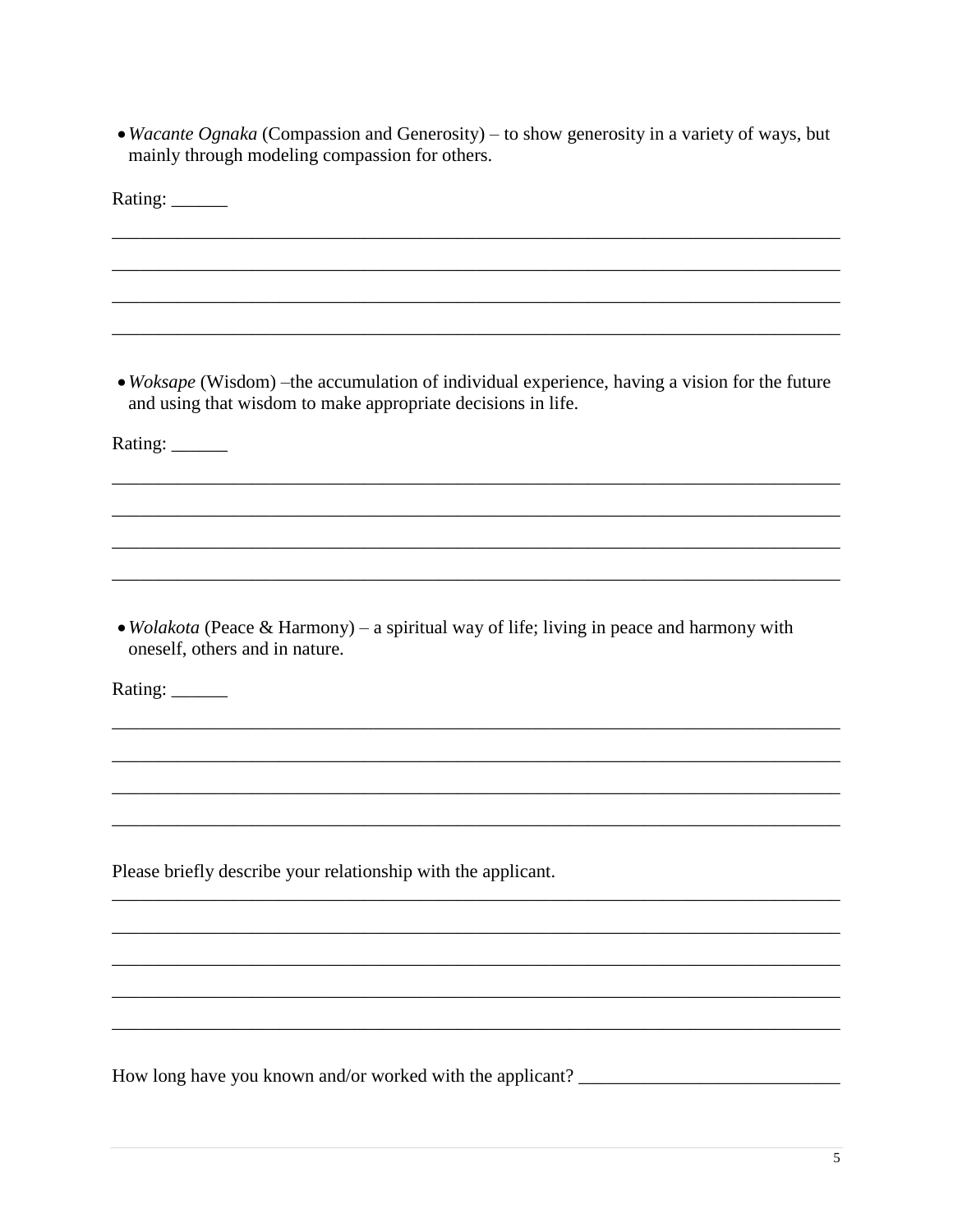| Please provide any additional comments in regards to the applicant's disposition towards<br>becoming a highly qualified, professional, motivated and reflective teacher who possesses and<br>practice wolakolkiciyapi. |  |  |
|------------------------------------------------------------------------------------------------------------------------------------------------------------------------------------------------------------------------|--|--|
|                                                                                                                                                                                                                        |  |  |
|                                                                                                                                                                                                                        |  |  |
| Signature                                                                                                                                                                                                              |  |  |
|                                                                                                                                                                                                                        |  |  |
|                                                                                                                                                                                                                        |  |  |

Pilamaya ye! Thank you for your time and consideration in completing this reference letter.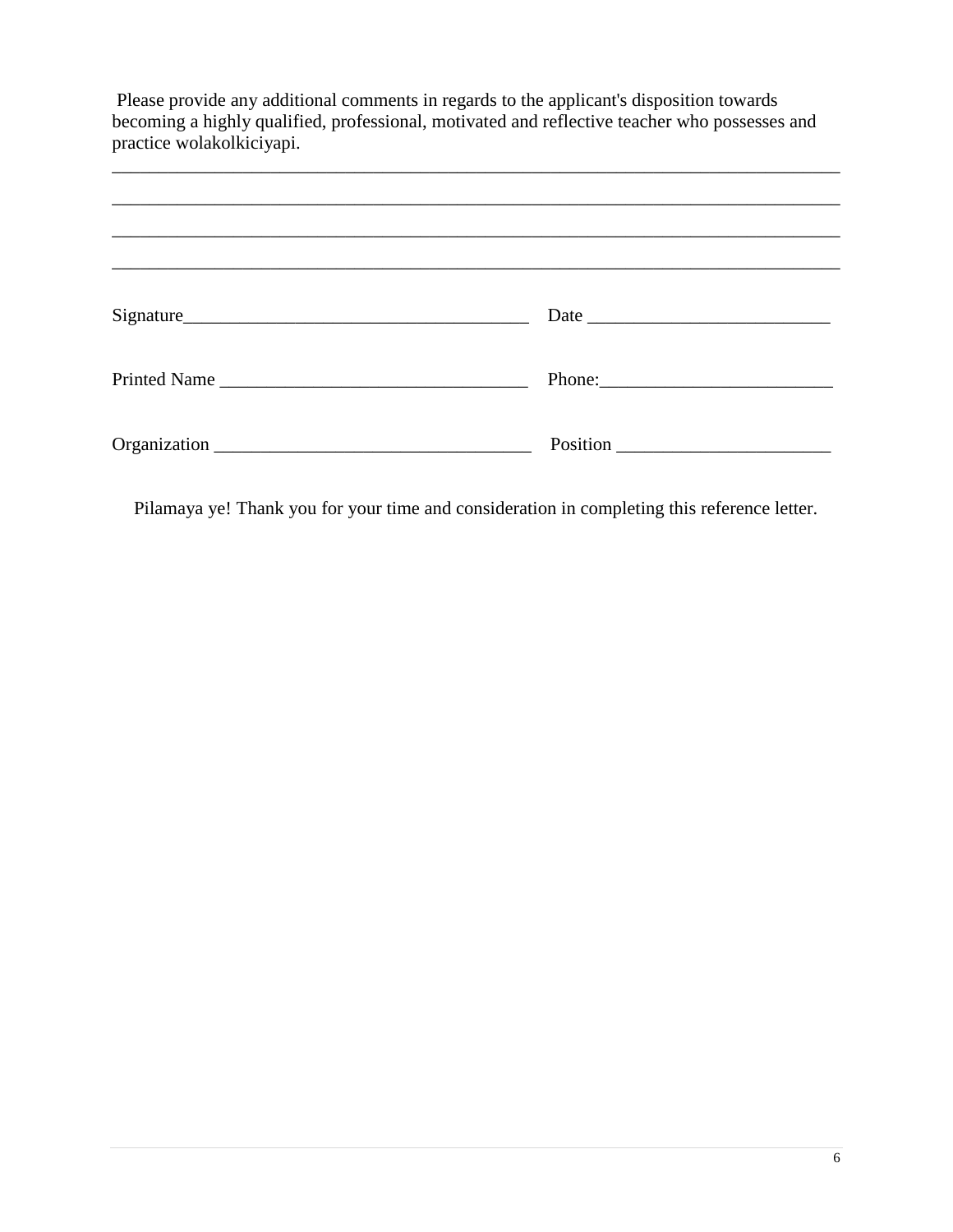# **Oglala Lakota College Education Department**



# **Reference Form for Applicants**

Applicant's Name: \_\_\_\_\_\_\_\_\_\_\_\_\_\_\_\_\_\_\_\_\_\_\_\_\_\_\_\_\_\_\_\_\_\_\_\_\_\_\_\_\_\_\_

The above named individual is applying for acceptance into the educator preparation program at Oglala Lakota College. As part of the application process prospective teacher candidates must submit three letters of reference from education professionals. Please complete the items below and return the form to the applicant in a sealed envelope with your signature written across the sealed area. It is the responsibility of the applicant to submit the sealed envelope to the OLC Education Department as part of his/her application packet.

Rating Scale

 $5 =$  Exceptional: The applicant exemplifies these attributes.

 $4 =$ Commendable: The applicant almost always demonstrates these attributes.

 $3 =$  Acceptable: The applicant often demonstrates these attributes.

 $2 =$  Developing: The applicant sometimes demonstrates these attributes.

 $1 = Not Evolution: The application does not demonstrate these attributes.$ 

Please comment, describing the manner in which the applicant demonstrates each of the following Lakota values and virtues. Then, using the scale described above, provide a rating of 1-5 for each area.

\_\_\_\_\_\_\_\_\_\_\_\_\_\_\_\_\_\_\_\_\_\_\_\_\_\_\_\_\_\_\_\_\_\_\_\_\_\_\_\_\_\_\_\_\_\_\_\_\_\_\_\_\_\_\_\_\_\_\_\_\_\_\_\_\_\_\_\_\_\_\_\_\_\_\_\_\_\_

\_\_\_\_\_\_\_\_\_\_\_\_\_\_\_\_\_\_\_\_\_\_\_\_\_\_\_\_\_\_\_\_\_\_\_\_\_\_\_\_\_\_\_\_\_\_\_\_\_\_\_\_\_\_\_\_\_\_\_\_\_\_\_\_\_\_\_\_\_\_\_\_\_\_\_\_\_\_

\_\_\_\_\_\_\_\_\_\_\_\_\_\_\_\_\_\_\_\_\_\_\_\_\_\_\_\_\_\_\_\_\_\_\_\_\_\_\_\_\_\_\_\_\_\_\_\_\_\_\_\_\_\_\_\_\_\_\_\_\_\_\_\_\_\_\_\_\_\_\_\_\_\_\_\_\_\_

\_\_\_\_\_\_\_\_\_\_\_\_\_\_\_\_\_\_\_\_\_\_\_\_\_\_\_\_\_\_\_\_\_\_\_\_\_\_\_\_\_\_\_\_\_\_\_\_\_\_\_\_\_\_\_\_\_\_\_\_\_\_\_\_\_\_\_\_\_\_\_\_\_\_\_\_\_\_

\_\_\_\_\_\_\_\_\_\_\_\_\_\_\_\_\_\_\_\_\_\_\_\_\_\_\_\_\_\_\_\_\_\_\_\_\_\_\_\_\_\_\_\_\_\_\_\_\_\_\_\_\_\_\_\_\_\_\_\_\_\_\_\_\_\_\_\_\_\_\_\_\_\_\_\_\_\_

\_\_\_\_\_\_\_\_\_\_\_\_\_\_\_\_\_\_\_\_\_\_\_\_\_\_\_\_\_\_\_\_\_\_\_\_\_\_\_\_\_\_\_\_\_\_\_\_\_\_\_\_\_\_\_\_\_\_\_\_\_\_\_\_\_\_\_\_\_\_\_\_\_\_\_\_\_\_

\_\_\_\_\_\_\_\_\_\_\_\_\_\_\_\_\_\_\_\_\_\_\_\_\_\_\_\_\_\_\_\_\_\_\_\_\_\_\_\_\_\_\_\_\_\_\_\_\_\_\_\_\_\_\_\_\_\_\_\_\_\_\_\_\_\_\_\_\_\_\_\_\_\_\_\_\_\_

\_\_\_\_\_\_\_\_\_\_\_\_\_\_\_\_\_\_\_\_\_\_\_\_\_\_\_\_\_\_\_\_\_\_\_\_\_\_\_\_\_\_\_\_\_\_\_\_\_\_\_\_\_\_\_\_\_\_\_\_\_\_\_\_\_\_\_\_\_\_\_\_\_\_\_\_\_\_

 *Wohitika* (Bravery and Courage) – the ability to be courageous when facing challenging situations by modeling leadership and positive agents of change.

Rating: \_\_\_\_\_\_\_\_

 *Wowacin Tanka* (Patience and Fortitude) – to persist despite difficulties, be resilient when facing obstacles, and to keep in mind the need for humility.

Rating: \_\_\_\_\_\_\_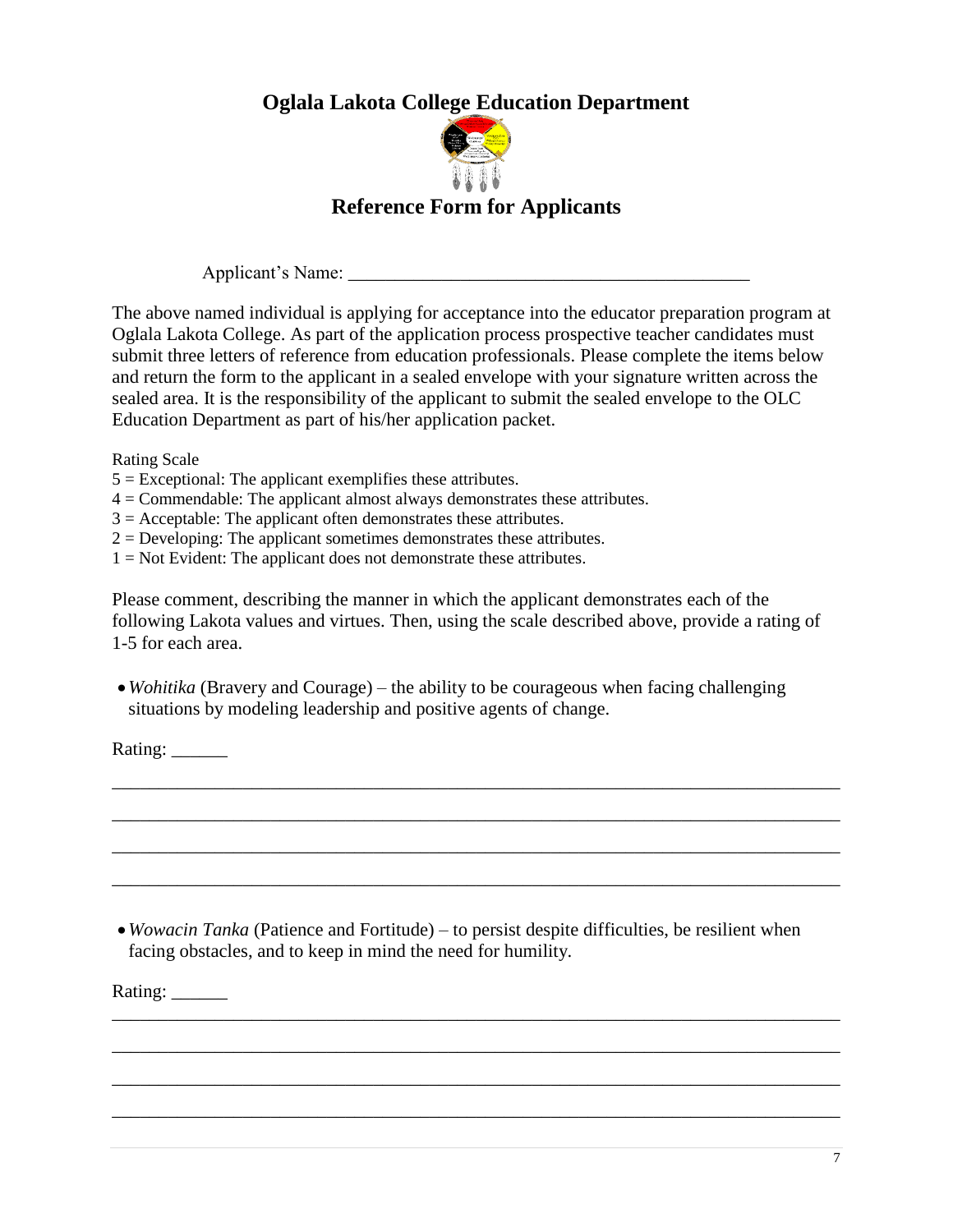• *Wacante Ognaka* (Compassion and Generosity) – to show generosity in a variety of ways, but mainly through modeling compassion for others.

| Rating: ______                                                                                                                                                                   |
|----------------------------------------------------------------------------------------------------------------------------------------------------------------------------------|
|                                                                                                                                                                                  |
|                                                                                                                                                                                  |
|                                                                                                                                                                                  |
| • Woksape (Wisdom) – the accumulation of individual experience, having a vision for the future<br>and using that wisdom to make appropriate decisions in life.<br>Rating: ______ |
|                                                                                                                                                                                  |
|                                                                                                                                                                                  |
|                                                                                                                                                                                  |
| • Wolakota (Peace & Harmony) – a spiritual way of life; living in peace and harmony with<br>oneself, others and in nature.<br>Rating: ______                                     |
|                                                                                                                                                                                  |
|                                                                                                                                                                                  |
|                                                                                                                                                                                  |
| Please briefly describe your relationship with the applicant.                                                                                                                    |
|                                                                                                                                                                                  |
|                                                                                                                                                                                  |
|                                                                                                                                                                                  |
|                                                                                                                                                                                  |
| How long have you known and/or worked with the applicant? _                                                                                                                      |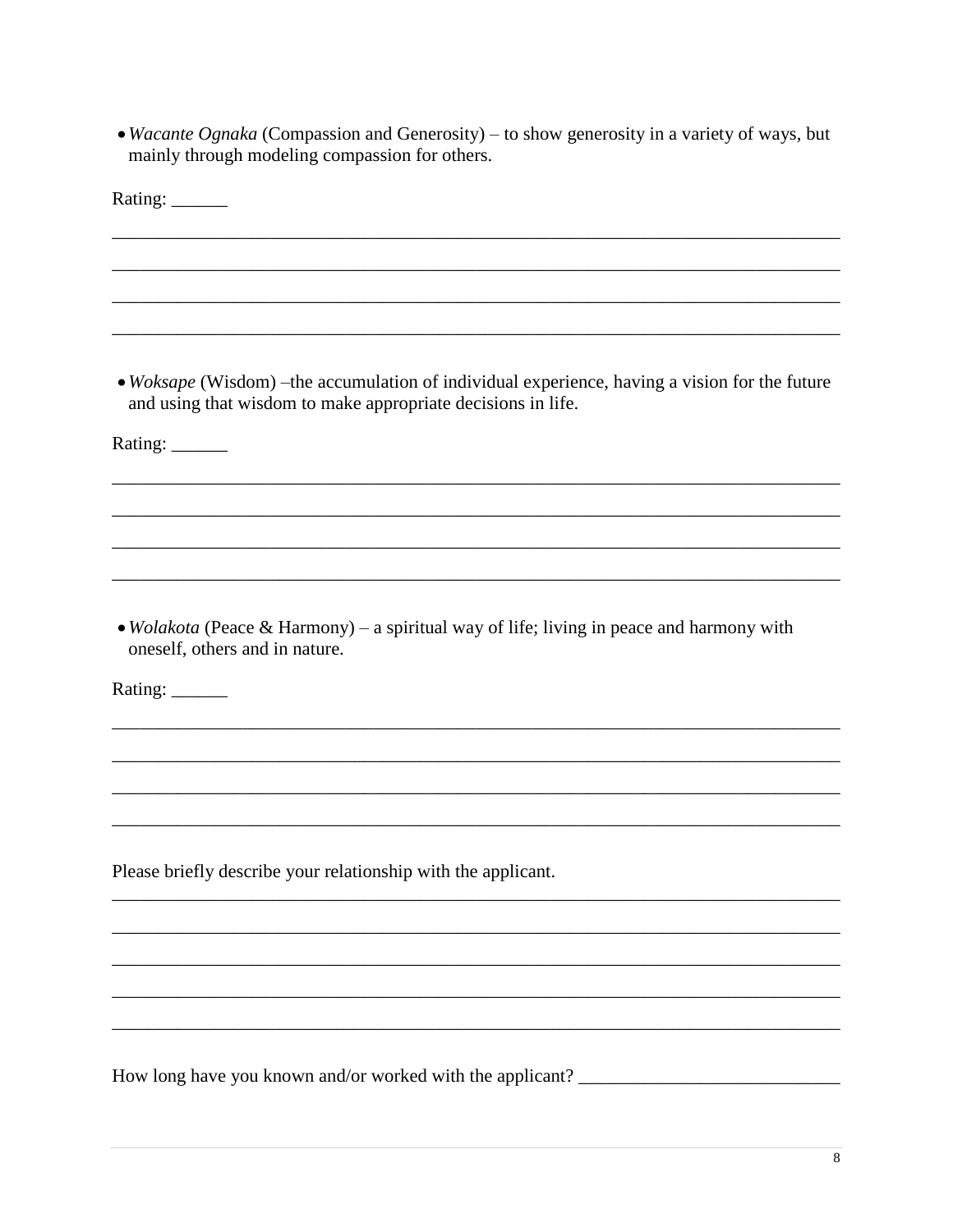| Please provide any additional comments in regards to the applicant's disposition towards<br>becoming a highly qualified, professional, motivated and reflective teacher who possesses and<br>practice wolakolkiciyapi. |  |  |
|------------------------------------------------------------------------------------------------------------------------------------------------------------------------------------------------------------------------|--|--|
|                                                                                                                                                                                                                        |  |  |
|                                                                                                                                                                                                                        |  |  |
| Signature                                                                                                                                                                                                              |  |  |
|                                                                                                                                                                                                                        |  |  |
|                                                                                                                                                                                                                        |  |  |

Pilamaya ye! Thank you for your time and consideration in completing this reference letter.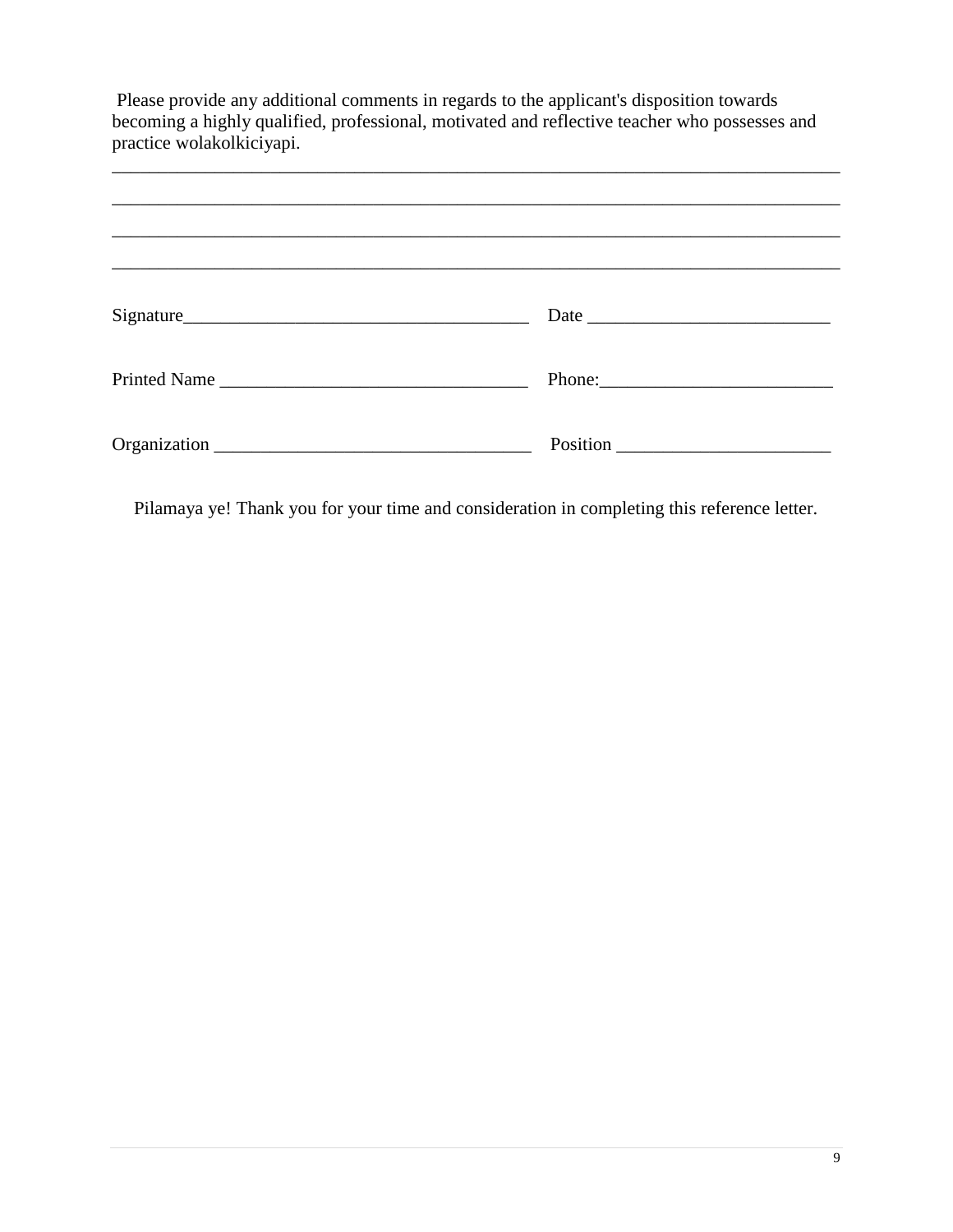# **Oglala Lakota College Education Department**



# **Reference Form for Applicants**

Applicant's Name: \_\_\_\_\_\_\_\_\_\_\_\_\_\_\_\_\_\_\_\_\_\_\_\_\_\_\_\_\_\_\_\_\_\_\_\_\_\_\_\_\_\_\_

The above named individual is applying for acceptance into the educator preparation program at Oglala Lakota College. As part of the application process prospective teacher candidates must submit three letters of reference from education professionals. Please complete the items below and return the form to the applicant in a sealed envelope with your signature written across the sealed area. It is the responsibility of the applicant to submit the sealed envelope to the OLC Education Department as part of his/her application packet.

Rating Scale

- $5 =$  Exceptional: The applicant exemplifies these attributes.
- $4 =$ Commendable: The applicant almost always demonstrates these attributes.
- $3 =$  Acceptable: The applicant often demonstrates these attributes.
- $2 =$  Developing: The applicant sometimes demonstrates these attributes.
- $1 = Not Evolution: The application does not demonstrate these attributes.$

Please comment, describing the manner in which the applicant demonstrates each of the following Lakota values and virtues. Then, using the scale described above, provide a rating of 1-5 for each area.

\_\_\_\_\_\_\_\_\_\_\_\_\_\_\_\_\_\_\_\_\_\_\_\_\_\_\_\_\_\_\_\_\_\_\_\_\_\_\_\_\_\_\_\_\_\_\_\_\_\_\_\_\_\_\_\_\_\_\_\_\_\_\_\_\_\_\_\_\_\_\_\_\_\_\_\_\_\_

\_\_\_\_\_\_\_\_\_\_\_\_\_\_\_\_\_\_\_\_\_\_\_\_\_\_\_\_\_\_\_\_\_\_\_\_\_\_\_\_\_\_\_\_\_\_\_\_\_\_\_\_\_\_\_\_\_\_\_\_\_\_\_\_\_\_\_\_\_\_\_\_\_\_\_\_\_\_

\_\_\_\_\_\_\_\_\_\_\_\_\_\_\_\_\_\_\_\_\_\_\_\_\_\_\_\_\_\_\_\_\_\_\_\_\_\_\_\_\_\_\_\_\_\_\_\_\_\_\_\_\_\_\_\_\_\_\_\_\_\_\_\_\_\_\_\_\_\_\_\_\_\_\_\_\_\_

\_\_\_\_\_\_\_\_\_\_\_\_\_\_\_\_\_\_\_\_\_\_\_\_\_\_\_\_\_\_\_\_\_\_\_\_\_\_\_\_\_\_\_\_\_\_\_\_\_\_\_\_\_\_\_\_\_\_\_\_\_\_\_\_\_\_\_\_\_\_\_\_\_\_\_\_\_\_

\_\_\_\_\_\_\_\_\_\_\_\_\_\_\_\_\_\_\_\_\_\_\_\_\_\_\_\_\_\_\_\_\_\_\_\_\_\_\_\_\_\_\_\_\_\_\_\_\_\_\_\_\_\_\_\_\_\_\_\_\_\_\_\_\_\_\_\_\_\_\_\_\_\_\_\_\_\_

\_\_\_\_\_\_\_\_\_\_\_\_\_\_\_\_\_\_\_\_\_\_\_\_\_\_\_\_\_\_\_\_\_\_\_\_\_\_\_\_\_\_\_\_\_\_\_\_\_\_\_\_\_\_\_\_\_\_\_\_\_\_\_\_\_\_\_\_\_\_\_\_\_\_\_\_\_\_

\_\_\_\_\_\_\_\_\_\_\_\_\_\_\_\_\_\_\_\_\_\_\_\_\_\_\_\_\_\_\_\_\_\_\_\_\_\_\_\_\_\_\_\_\_\_\_\_\_\_\_\_\_\_\_\_\_\_\_\_\_\_\_\_\_\_\_\_\_\_\_\_\_\_\_\_\_\_

\_\_\_\_\_\_\_\_\_\_\_\_\_\_\_\_\_\_\_\_\_\_\_\_\_\_\_\_\_\_\_\_\_\_\_\_\_\_\_\_\_\_\_\_\_\_\_\_\_\_\_\_\_\_\_\_\_\_\_\_\_\_\_\_\_\_\_\_\_\_\_\_\_\_\_\_\_\_

 *Wohitika* (Bravery and Courage) – the ability to be courageous when facing challenging situations by modeling leadership and positive agents of change.

Rating: \_\_\_\_\_\_\_\_

 *Wowacin Tanka* (Patience and Fortitude) – to persist despite difficulties, be resilient when facing obstacles, and to keep in mind the need for humility.

Rating: \_\_\_\_\_\_\_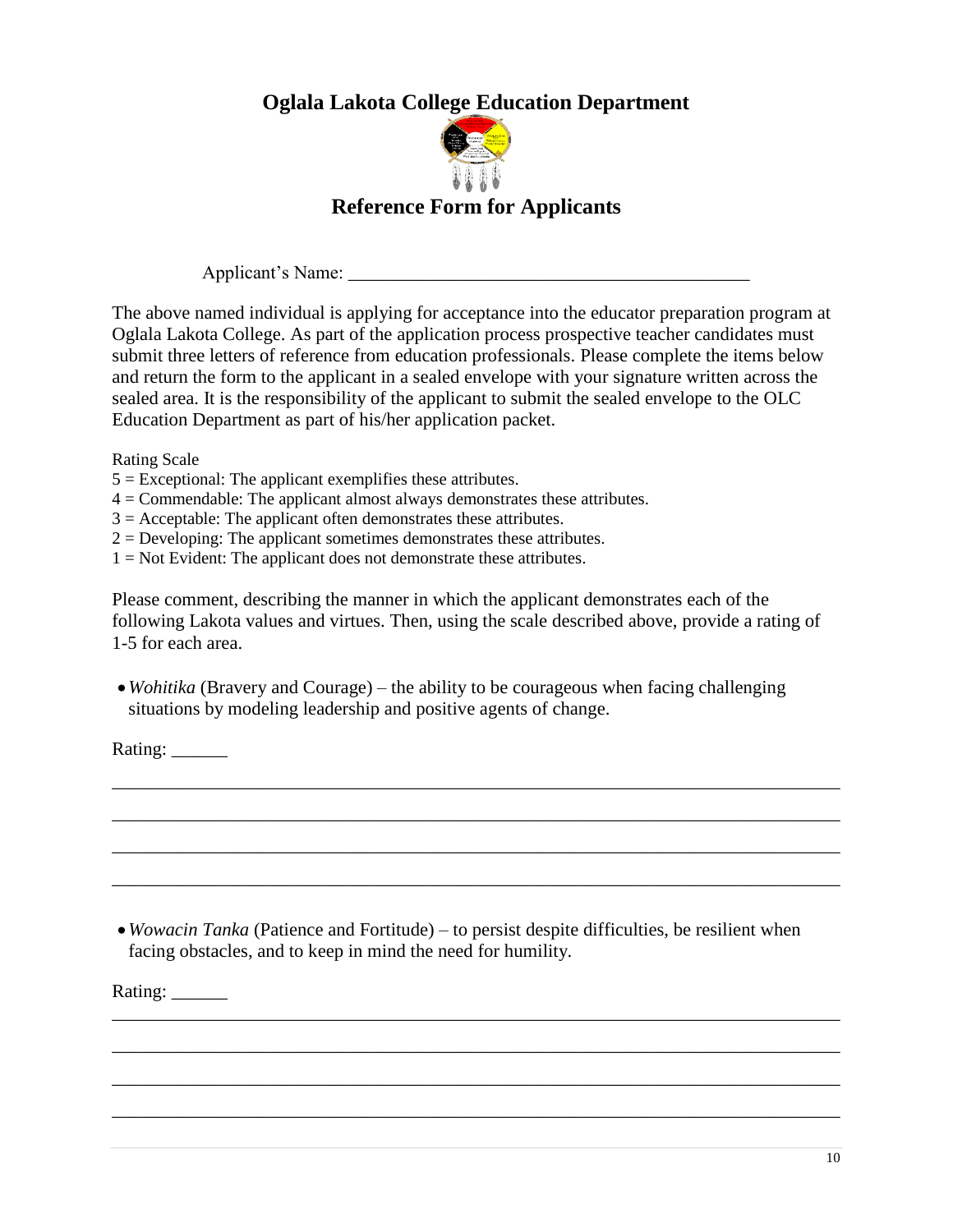• Wacante Ognaka (Compassion and Generosity) – to show generosity in a variety of ways, but mainly through modeling compassion for others.

| Rating: ______                                                                                                                                                 |
|----------------------------------------------------------------------------------------------------------------------------------------------------------------|
|                                                                                                                                                                |
|                                                                                                                                                                |
|                                                                                                                                                                |
| • Woksape (Wisdom) – the accumulation of individual experience, having a vision for the future<br>and using that wisdom to make appropriate decisions in life. |
| Rating: ______                                                                                                                                                 |
|                                                                                                                                                                |
|                                                                                                                                                                |
|                                                                                                                                                                |
| • Wolakota (Peace & Harmony) – a spiritual way of life; living in peace and harmony with<br>oneself, others and in nature.<br>Rating: ______                   |
|                                                                                                                                                                |
|                                                                                                                                                                |
|                                                                                                                                                                |
| Please briefly describe your relationship with the applicant.                                                                                                  |
|                                                                                                                                                                |
|                                                                                                                                                                |
|                                                                                                                                                                |
|                                                                                                                                                                |
| How long have you known and/or worked with the applicant? _______________________                                                                              |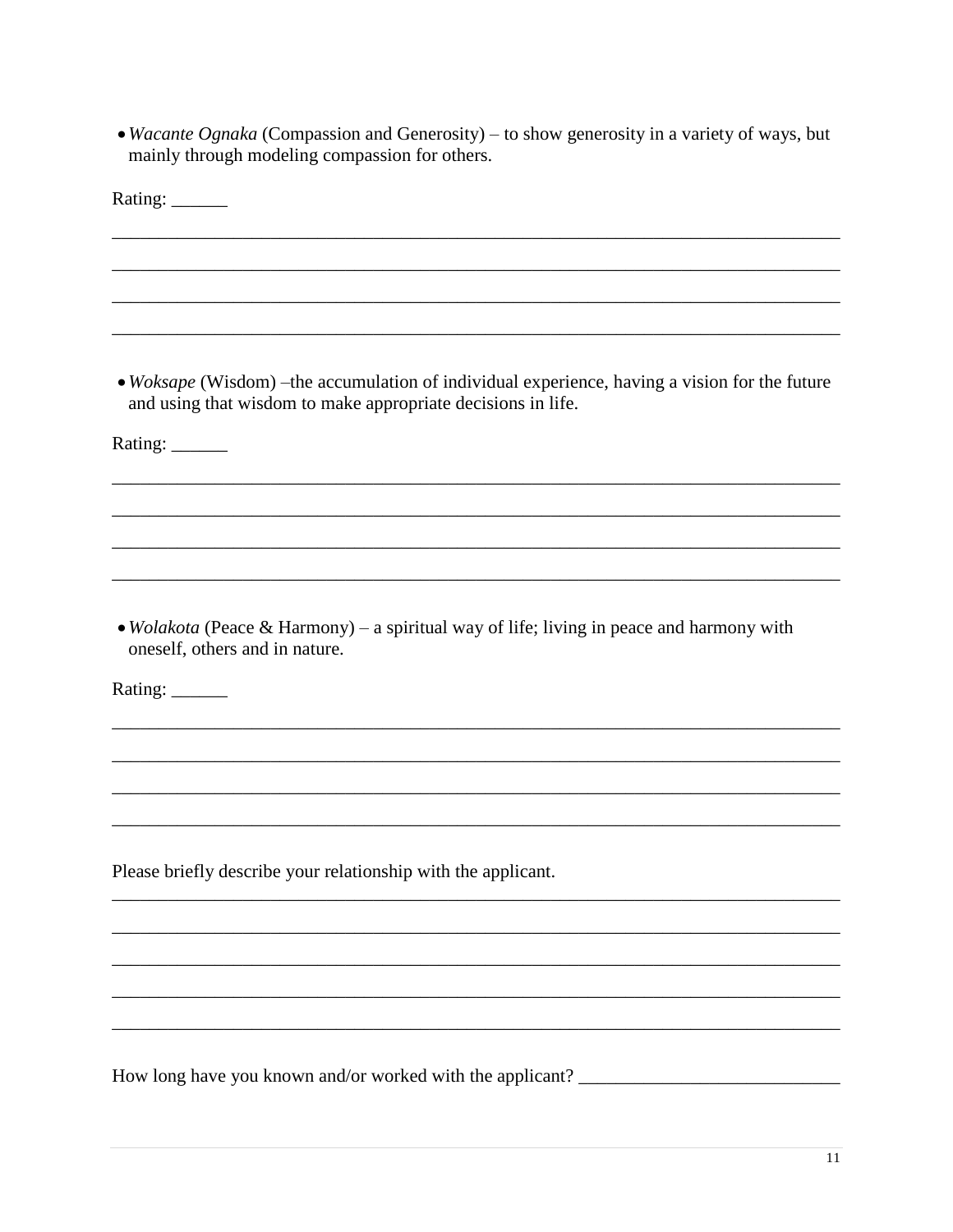| Please provide any additional comments in regards to the applicant's disposition towards<br>becoming a highly qualified, professional, motivated and reflective teacher who possesses and<br>practice wolakolkiciyapi. |  |  |
|------------------------------------------------------------------------------------------------------------------------------------------------------------------------------------------------------------------------|--|--|
|                                                                                                                                                                                                                        |  |  |
|                                                                                                                                                                                                                        |  |  |
| Signature                                                                                                                                                                                                              |  |  |
| Printed Name                                                                                                                                                                                                           |  |  |
|                                                                                                                                                                                                                        |  |  |

Pilamaya ye! Thank you for your time and consideration in completing this reference letter.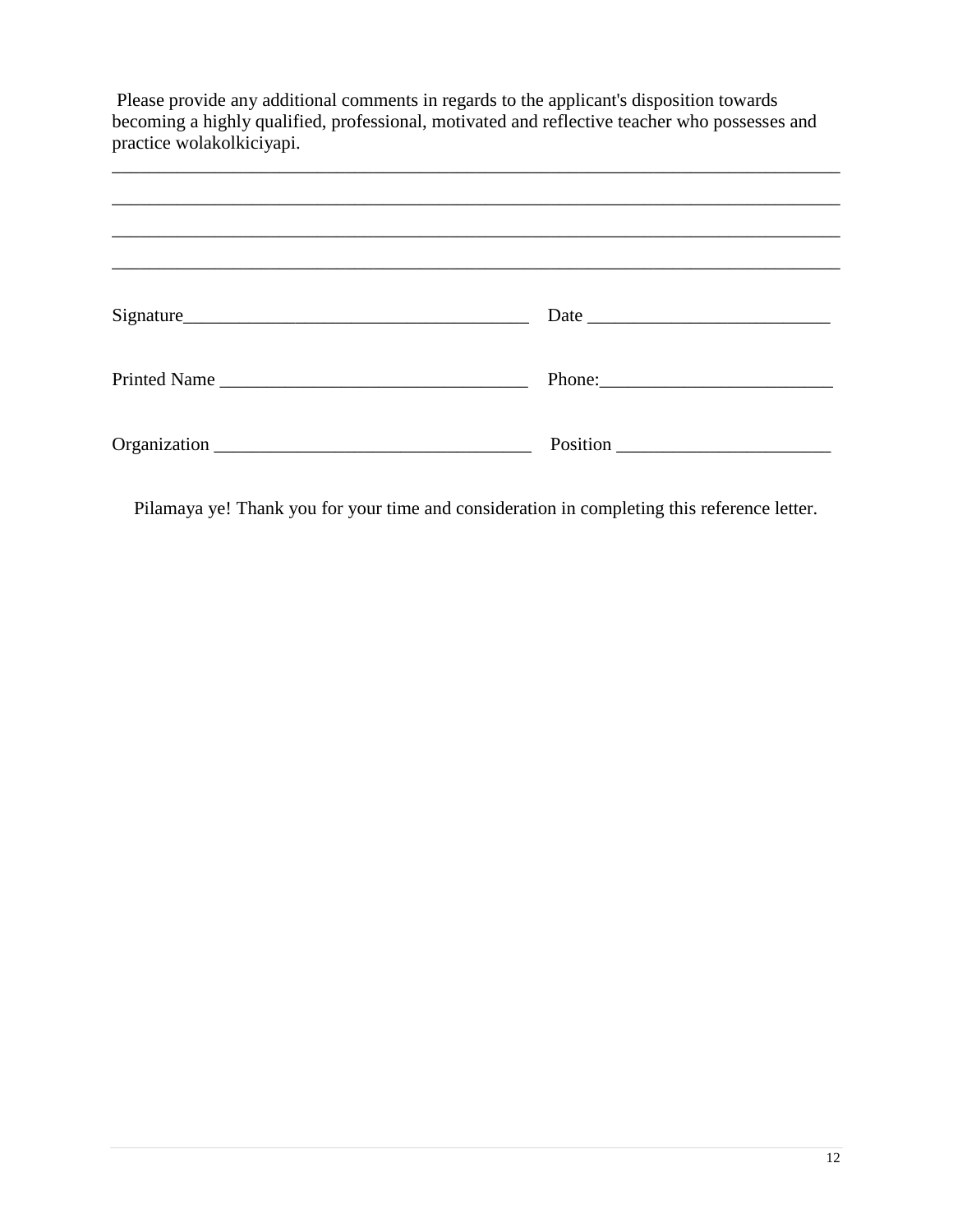

# **Change of Major Form**

*Use this form to change your major. Please complete all sections that apply, using exact degree titles and catalog years. (There is no limit to the amount of times you can change your major.)* 



|                 |                                 | Phone#_____________________                                                                                                                                             |
|-----------------|---------------------------------|-------------------------------------------------------------------------------------------------------------------------------------------------------------------------|
|                 |                                 | Indicate which level of degree you are pursuing, whether it is a Certificate, Associate of<br>Arts or Applied Science, Bachelor of Arts or Bachelors of Science Degree. |
|                 |                                 | □ Certificate □ AA/AAS Degree (2 year) □ BA/BS Degree (4 year)                                                                                                          |
| Major (Degree): |                                 |                                                                                                                                                                         |
|                 |                                 |                                                                                                                                                                         |
|                 | Catalog Year. _________________ |                                                                                                                                                                         |

**How to calculate the number of PELL hours you are eligible for?**

Total Degree Hours 130 x 150% = 195 (eligible PELL hours) This covers repeats and failed courses

#### **What does 67% Pace of Progression mean?**

This means that you must have successfully completed 67% of the credit hours attempted. If you attempted 55 credit hours and passed 45, calculate it as follows:

Number passed  $45/$  Number 55 attempted = 81%

I agree to complete the core courses and Lakota studies requirements of my declared major and I understand that PELL will pay for this degree only. Students must declare a major at Oglala Lakota College in order to receive financial aid, including scholarships, PELL, book assistance, and higher education assistance.

Complete this section when ADDING a second or dual major, and this degree will not be paid by PELL. All students can pick two degrees, but PELL will only pay for the first one. So, if a nursing student chooses to do this, remember they are using up the 150% in the nursing degree with a previous degree and may run out of PELL for their nursing degree. It's better to have the student focus on one degree for PELL purposes.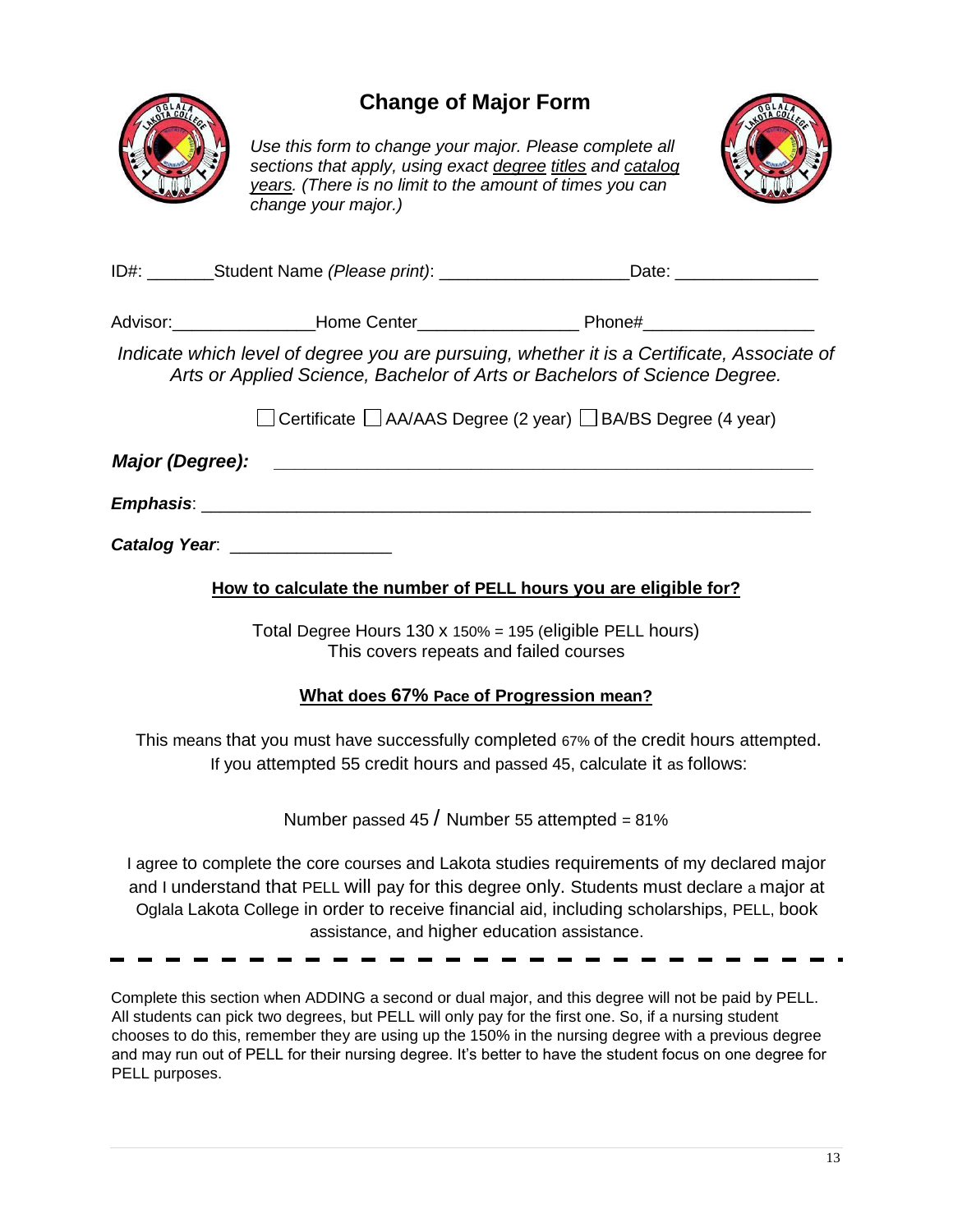| Dual Major:        |          |  |
|--------------------|----------|--|
| Student Signature: | Advisor: |  |

|                         | For Office Use Only:        |
|-------------------------|-----------------------------|
| Date of Computer Change | Registrar's Office Initials |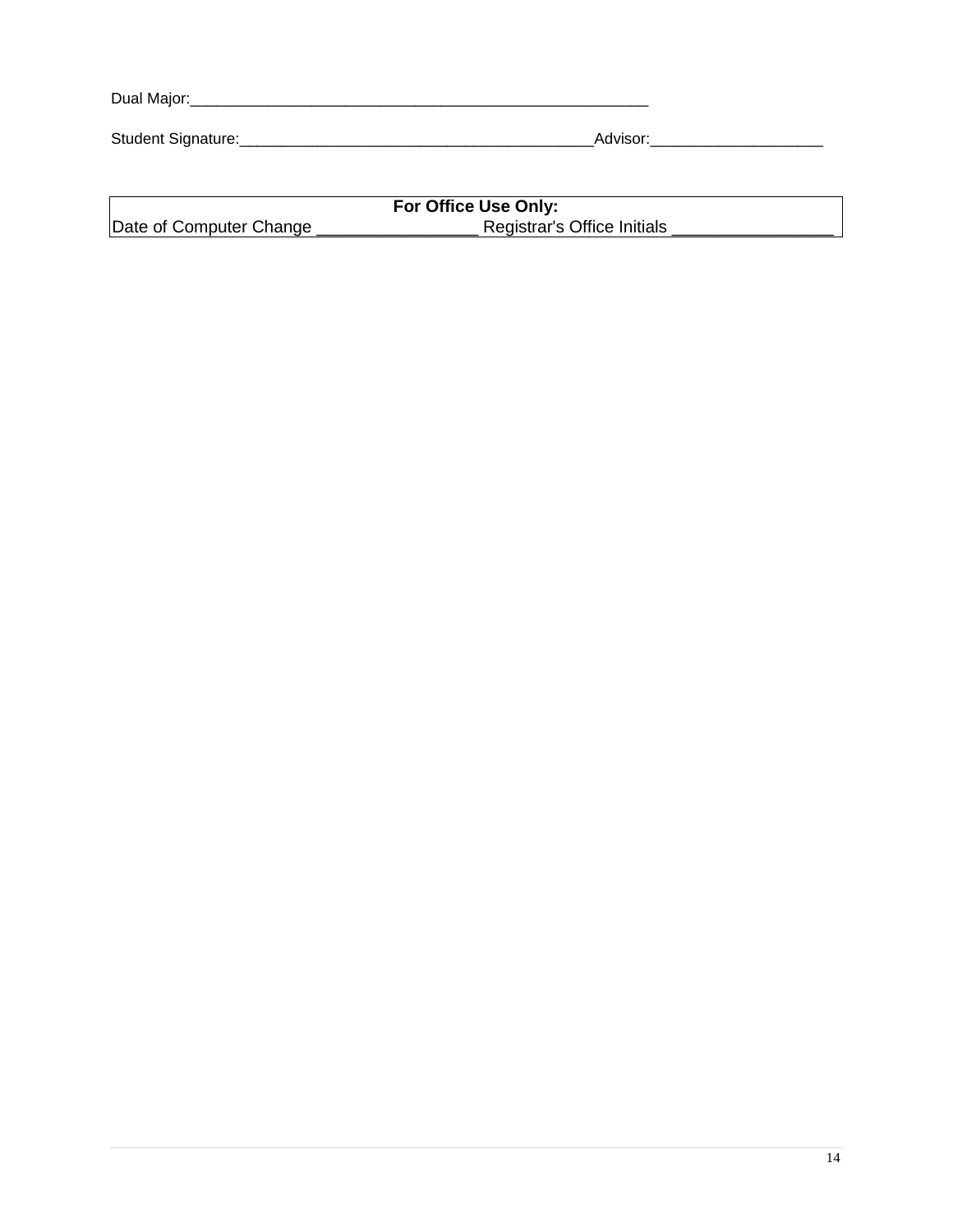#### **Education Department Individual Plan for Program Completion**

| Center: | Status Sheet Year          |
|---------|----------------------------|
|         | Projected Graduation Date: |
|         |                            |

| Fall 2019   | <b>Fall 2020</b> | Fall 2021   | Fall 2022   | Fall 2023   |
|-------------|------------------|-------------|-------------|-------------|
|             |                  |             |             |             |
|             |                  |             |             |             |
|             |                  |             |             |             |
| Spring 2020 | Spring 2021      | Spring 2022 | Spring 2023 | Spring 2024 |
|             |                  |             |             |             |
| Summer 2020 | Summer 2021      | Summer 2022 | Summer 2023 | Summer 2024 |
|             |                  |             |             |             |

Notes:

Praxis Content Knowledge Exam Score or test date: \_\_\_\_\_\_\_\_\_\_\_\_\_\_\_\_\_\_\_\_\_\_\_\_\_\_\_\_\_\_

Praxis Principles of Learning and Teaching Exam Score or test date: \_\_\_\_\_\_\_\_\_\_\_\_\_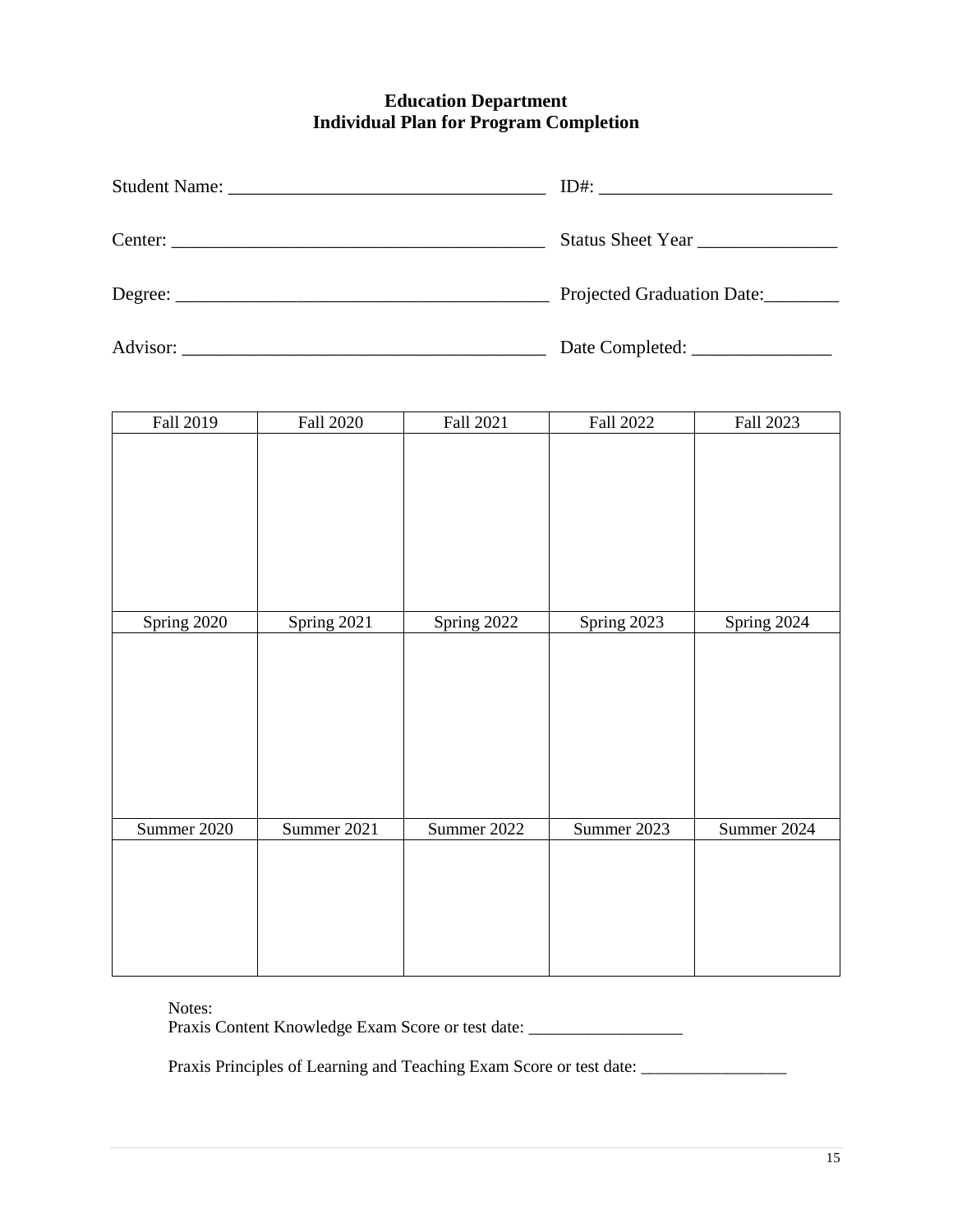|                          | <b>Bachelor of Arts Degree in Early Childhood Education</b> |                                                 |                |                                   |                       |                      |                                                       |                                      |               |
|--------------------------|-------------------------------------------------------------|-------------------------------------------------|----------------|-----------------------------------|-----------------------|----------------------|-------------------------------------------------------|--------------------------------------|---------------|
|                          | Year 1                                                      |                                                 | Year 2         | Year <sub>3</sub>                 |                       | Year 4               |                                                       | Year 5                               |               |
| Fall                     | Spring                                                      | Fall                                            | <b>Spring</b>  | Fall                              | <b>Spring</b>         | Fall                 | <b>Spring</b>                                         | Fall                                 | <b>Spring</b> |
| SpCm 103                 | Humanities                                                  | ED 213                                          | <b>ECH 223</b> | Lit 203                           | ED 463                | EDECH 413            | EDECH 433                                             | <b>ECH 496 or</b><br><b>EDLK 489</b> |               |
| <b>Engl 103</b>          | Engl 113                                                    | <b>ECH 203</b>                                  | <b>ECH 233</b> | ECH 323                           | <b>ECH 413</b>        | EDECH 402            | EDECH 453                                             |                                      |               |
| <b>MIS 113</b>           | Psy 103                                                     | <b>ED 303E</b>                                  | <b>ECH 253</b> | ECH 363                           | <b>ECH 423</b>        | EDECH <sub>423</sub> | ECH/ED/<br><b>EDECH</b><br>Elective                   |                                      |               |
| Math 103/134 Bio 103/113 |                                                             | <b>ECH 213</b>                                  | ExEd 313       | ECH 383                           | <b>ECH 403</b>        | EDECH 462            | ED 483 (opt)                                          |                                      |               |
| LSoc 103                 | <b>Lak 103</b>                                              | Lak 233 or<br><b>Lak Elective</b>               | <b>ECH 243</b> | Lak 233 or<br><b>Lak Elective</b> | ED 443<br>(PD Option) | Lakota<br>Elective   | <b>EDLK 473</b>                                       |                                      |               |
|                          |                                                             | Application to Complete AA<br><b>BA Program</b> | Degree         |                                   |                       |                      | Application to<br><b>Student Tchg</b><br>or Practicum | <b>Complete BA</b><br>Degree         |               |

# **Education Department Ideal Plan of Study for Bachelor Degree Programs**

| Bachelor of Science Degree in K-8 Elementary Education with Middle Level |               |          |                     |                                      |                                    |                    |                                              |                              |               |
|--------------------------------------------------------------------------|---------------|----------|---------------------|--------------------------------------|------------------------------------|--------------------|----------------------------------------------|------------------------------|---------------|
|                                                                          | Year 1        |          | Year 2              | Year <sub>3</sub>                    |                                    | Year 4             |                                              | Year 5                       |               |
| Fall                                                                     | <b>Spring</b> | Fall     | <b>Spring</b>       | Fall                                 | <b>Spring</b>                      | Fall               | Spring                                       | Fall                         | <b>Spring</b> |
| SpCm 103                                                                 | Humanities    | ED 213   | English<br>Elective | Lit 203                              | ED 463 (opt)                       | EDECH 413          | EDECH 433                                    | <b>EDLK 489</b>              |               |
| <b>Engl 103</b>                                                          | Engl 113      | Sci 204  | Sci 214             | ED 303                               | ED 313                             | EDECH 402          | EDECH 453                                    |                              |               |
| <b>MIS 113</b>                                                           | Psy 103       | Math 234 | <b>Math 244</b>     | ED 303E                              | ED 323                             | EDECH 423          | ED 443                                       |                              |               |
| Math 103/134                                                             | Bio 103/113   | Pols 203 | Geo 213             | <b>HISA 363</b>                      | ED 443                             | EDECH 462          | ED 483 (opt)                                 |                              |               |
| LSoc 103 or<br>Lak Elective                                              | Lak 103       | Lak 233  | <b>ExEd 313</b>     | ED 283                               | Lsoc 103 or<br><b>Lak Elective</b> | Lakota<br>Elective | <b>EDLK 473</b>                              |                              |               |
|                                                                          |               |          | Program             | Application to Complete AA<br>Degree |                                    |                    | Application to<br>Student<br><b>Teaching</b> | <b>Complete BS</b><br>Degree |               |

| Bachelor of Science Degree in K-12 Lakota Studies Education |                      |                          |                        |                 |                 |                           |                                              |                 |        |
|-------------------------------------------------------------|----------------------|--------------------------|------------------------|-----------------|-----------------|---------------------------|----------------------------------------------|-----------------|--------|
|                                                             | Year 1               |                          | Year 2                 | Year 3          |                 | Year 4                    |                                              | Year 5          |        |
| Fall                                                        | Spring               | Fall                     | <b>Spring</b>          | Fall            | Spring          | Fall                      | Spring                                       | Fall            | Spring |
| SpCm103                                                     | Engl 113             | Bio 103/113              | Lak 313                | LSoc 313        | <b>ExEd 313</b> | ED 303E                   | ED 313                                       | <b>EDLK 489</b> |        |
| Engl 103                                                    | Math 103/134 Lit 203 |                          | <b>LLit 103</b>        | LLit 213        | Lak 283         | Ed 283                    | ED 323                                       | EDLK 473        |        |
| <b>MIS 113</b>                                              | Psy 103              | Pols 203                 | Geo 213                | <b>HISA 363</b> | <b>LPol 223</b> | <b>LKED 433</b>           | EDECH 453                                    | <b>ScEd 443</b> |        |
| LSoc 103                                                    | LArt 103             | <b>LHist 203/</b><br>213 | Humanities<br>Elective | Math 234        | LHist 323       | <b>LKED 453</b>           | ED 483 (opt)                                 |                 |        |
| Lak 103                                                     | Lak 233              | Lak 323                  | Lak 423                | ED 213          | <b>LPsy 323</b> | ED 463 (opt)              | ED 443                                       |                 |        |
|                                                             |                      |                          |                        |                 |                 | Application to<br>Program | Application to<br>Student<br><b>Teaching</b> |                 |        |

| Bachelor of Science Degree in 7-12 Physical Science Education |                 |                                                                   |                    |                   |                     |                           |                    |                                       |                 |
|---------------------------------------------------------------|-----------------|-------------------------------------------------------------------|--------------------|-------------------|---------------------|---------------------------|--------------------|---------------------------------------|-----------------|
|                                                               | Year 1          |                                                                   | Year 2             | Year <sub>3</sub> |                     | Year 4                    |                    | Year 5                                |                 |
| Fall                                                          | <b>Spring</b>   | Fall                                                              | <b>Spring</b>      | Fall              | <b>Spring</b>       | Fall                      | <b>Spring</b>      | Fall                                  | <b>Spring</b>   |
| SpCm 103                                                      | Engl 113        | <b>BIO 103 or</b><br>Higher                                       | BIO 153 and<br>151 | BIO 223           | NSci 443            | Humanities<br>Elective    | ED 313             | <b>ScEd 403</b>                       | <b>EDLK 489</b> |
| <b>Engl 103</b>                                               | <b>LSoc 103</b> | Lit 203                                                           | Phys 113           | <b>Phys 214</b>   | Phys 223 and<br>221 | <b>ED 303E</b>            | ED 323             | <b>ScEd 413</b>                       | EDLK 473        |
| <b>MIS 113</b>                                                | Psy 103         | Chem 233 and Chem 243 and Chem 253 and Chem 263 and ED 283<br>231 | 241                | 251               | 261                 |                           | ED 483 (opt)       | <b>ScEd 443</b>                       |                 |
| Lak 103                                                       | Lak 223         | Geol 143                                                          | <b>Geol 153</b>    | Chem 323          | <b>Phys 253</b>     | <b>Phsy 434</b>           | Lakota<br>Elective | Lakota<br>Elective                    |                 |
| Math 103                                                      | Math 134        | Math 154                                                          | <b>Math 163</b>    | Math 194          | <b>ExEd 313</b>     | ED 463 (opt)              |                    |                                       |                 |
|                                                               |                 |                                                                   |                    |                   |                     | Application to<br>Program |                    | Application to<br>Student<br>Teaching |                 |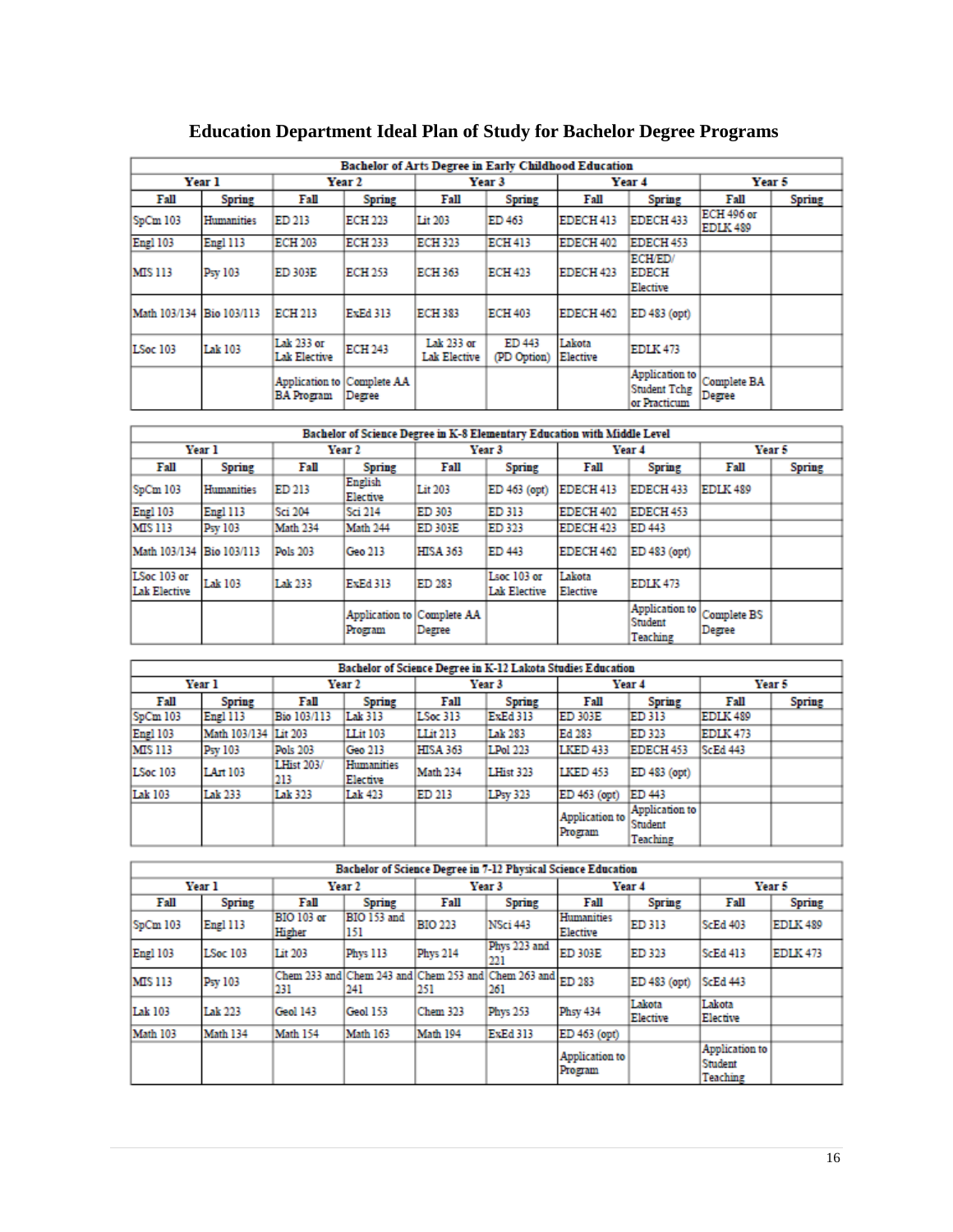Kyle, SD 57750  $\sqrt{24}$   $\sqrt{24}$   $\sqrt{3}$   $\sqrt{3}$  Fx: 605-455-2787



**Oglala Lakota College Education Department** PO Box 490 Ph: 605-455-6012

## **SUBJECT: PRAXIS "OPT OUT" for students pursuing Bachelor of Arts Degree in Early Childhood Education – Birth to Preschool/Head Start Emphasis**

My name and signature below indicate that I have chosen to pursue the Bachelor of Arts Degree in Early Childhood Education – Birth to Preschool/Head Start Emphasis status sheet with the following understandings:

- $\triangleright$  I am choosing to "opt out" of taking the Praxis exams that are required for state certification.
- $\triangleright$  I understand that this degree does not lead to state certification. If I choose to seek state certification at a later date, it is my responsibility to take any additional coursework, pass all required licensure exams, and submit a completed application with accompanying documentation to the South Dakota Department of Education.
- $\triangleright$  I understand that I am still required to meet all other program graduation requirements as outlined in the Oglala Lakota College catalog, the Teacher Preparation Program handbook, and the Student Teaching handbook; including, but not limited to: maintaining the minimum GPA required by the Education Department, completion of coursework as outlined on the status sheet, and submitting a Professional Portfolio.

\_\_\_\_\_\_\_\_\_\_\_\_\_\_\_\_\_\_\_\_\_\_\_\_\_\_\_\_\_\_ \_\_\_\_\_\_\_\_\_\_\_\_\_\_\_\_\_\_\_\_\_\_\_\_\_\_\_\_\_\_\_

Student Name – Printed Ed. Dept. Advisor – Printed

 $\overline{\phantom{a}}$  , and the contribution of the contribution of the contribution of the contribution of the contribution of the contribution of the contribution of the contribution of the contribution of the contribution of the Student Signature Ed. Dept. Advisor Signature

\_\_\_\_\_\_\_\_\_\_\_\_\_\_\_\_\_\_\_\_\_\_\_\_\_\_\_\_\_\_ \_\_\_\_\_\_\_\_\_\_\_\_\_\_\_\_\_\_\_\_\_\_\_\_\_\_\_\_\_\_ Date Date Date

Accepted by:

 $\overline{\phantom{a}}$  , and the contribution of the contribution of the contribution of the contribution of the contribution of the contribution of the contribution of the contribution of the contribution of the contribution of the Dean of Education Signature Date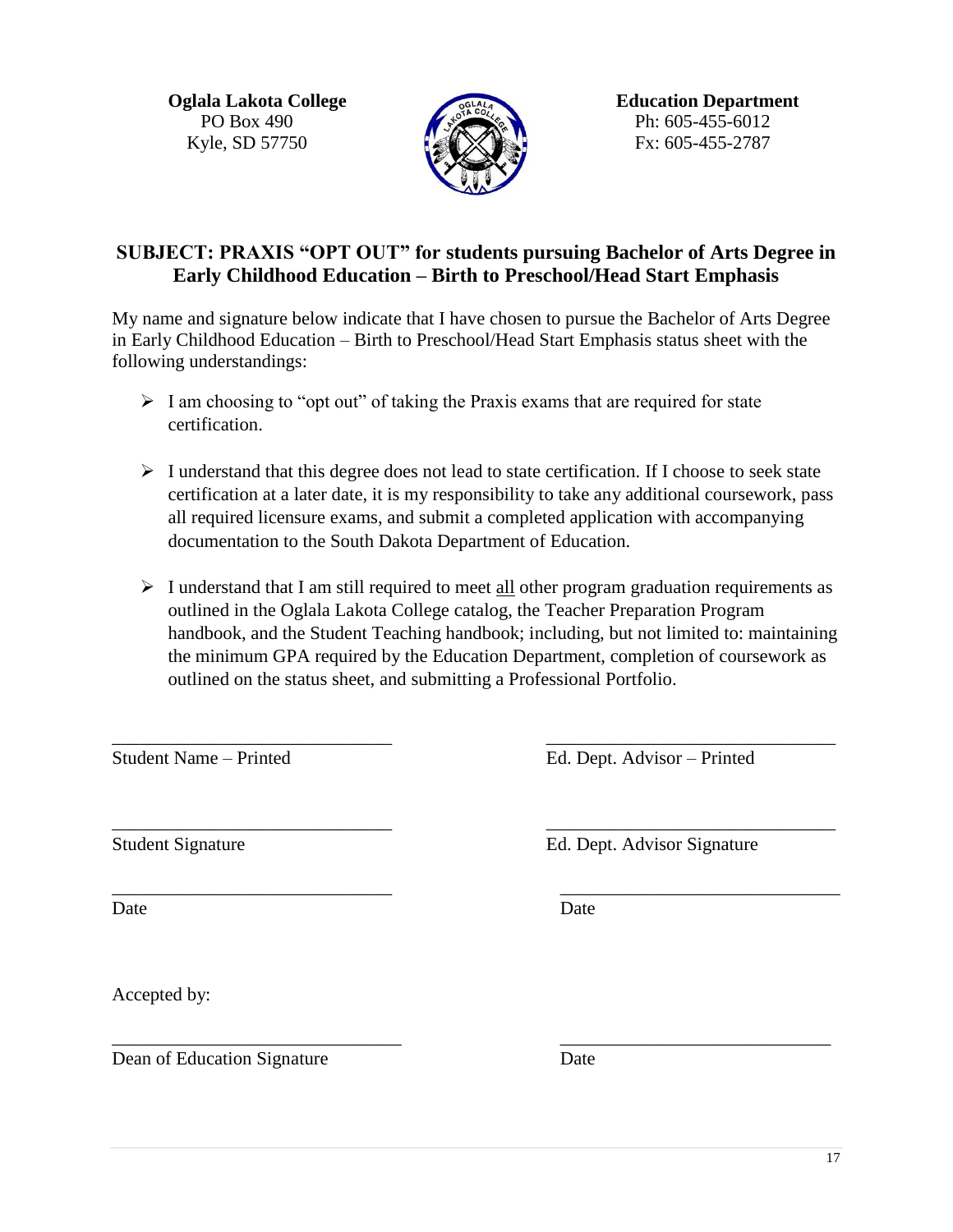

Oglala Lakota College Personnel Office P.O. Box 490 Kyle, South Dakota 57752

### **Authorization for Release of Information**

I Authorize any investigator, or other duly accredited representative of the agency conducting my background investigation, to obtain any information relating to my activities from individuals, schools, residential management agent, employers, criminal justice agencies, or other sources of information. This information may include, but it not limited to, my academic, residential, achievement, performance, attendance, disciplinary, employment history, and criminal history record information.

I further authorize any investigator, or other duly accredited representative of the **OGLALA LAKOTA COLLEGE**, who is conducting my background investigation, to request criminal record information about me from criminal justice agencies for the purpose of determining my eligibility for assignment to, or retention in a position working with children. I understand that I may request a copy of such good records as may be available to me under the law. I authorize custodians of records and other sources of information pertaining to me to release

such information upon request of the investigator, or other duly accredited representatives authorize above regardless of any previous agreement to the contrary.

I understand that the information released by records custodian and sources of information is for official use by **Oglala Lakota College** only for the purposes of determining my suitability for acceptance into the

**Education Department Teacher Training Program** at **Oglala Lakota College** Copies of this authorization that show my signature are as valid as the original release signed by me. This authorization is valid for five (5) years from the date signed or upon the termination of my affiliation with the **Oglala Lakota College**, whichever is sooner.

Forward the results of the investigation to the **Personnel Office at Oglala Lakota College by fax: (605) 455-6050 or P.O. Box 490 Kyle, S.D. 57752.**

- Please complete: [ ] South Dakota Background Check
	- [ ] Tribal Background Check
	- [ ] Federal Fingerprint Background Check
	- [ ] Drug Screening

| Signature (sign in black ink) | Printed name w/Date of Birth |          | Date Signed            |
|-------------------------------|------------------------------|----------|------------------------|
|                               |                              |          |                        |
| Other Named Used              |                              |          | Social Security Number |
|                               |                              |          |                        |
| <b>Current Address</b>        | <b>State</b>                 | Zip Code | Contact Number(s)      |
|                               |                              |          |                        |
|                               |                              |          |                        |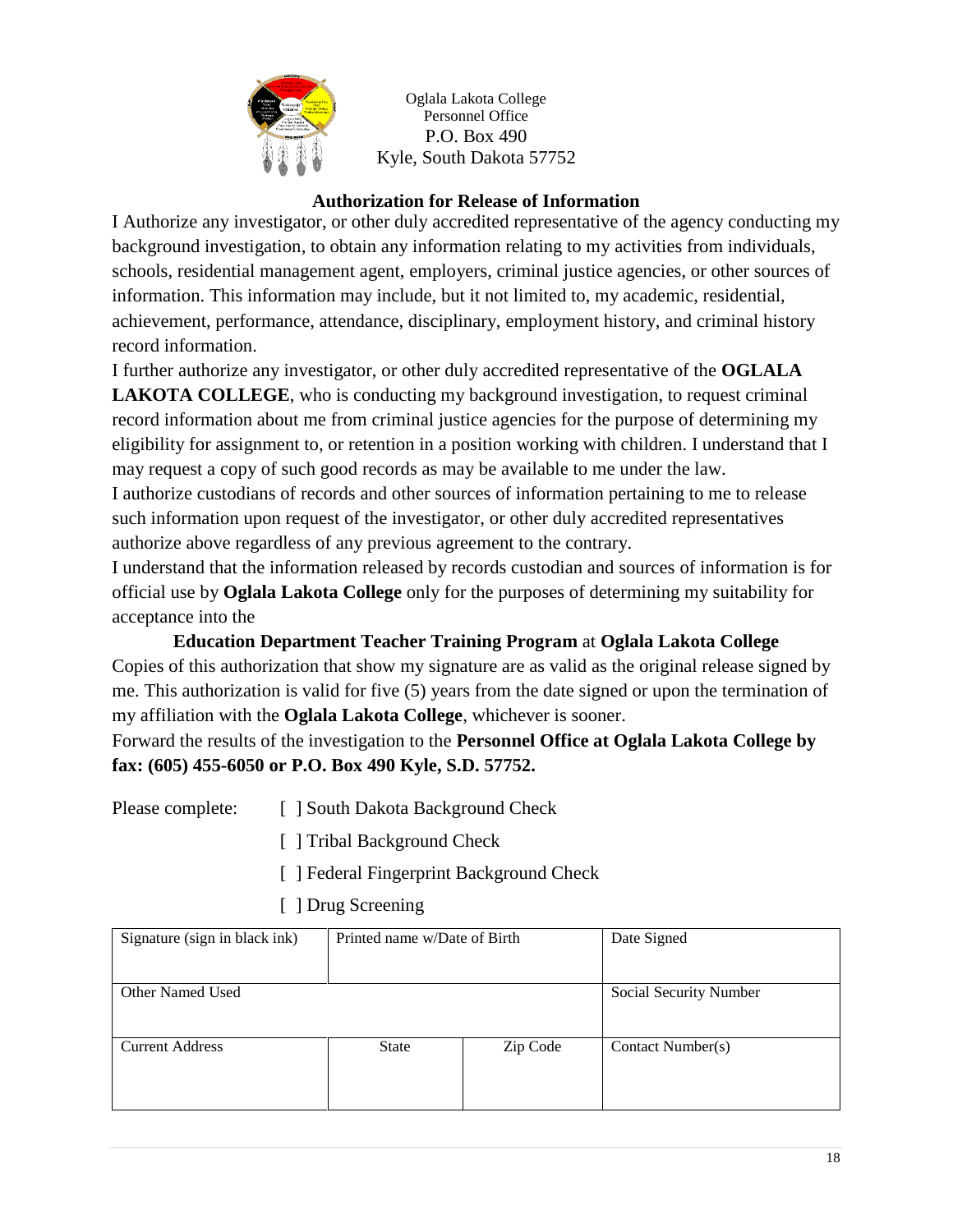**Oglala Lakota College Education Department**



# **Verification of Initiation of Background Checks and Drug Testing**

Applicant's Name: \_\_\_\_\_\_\_\_\_\_\_\_\_\_\_\_\_\_\_\_\_\_\_\_\_\_\_\_\_\_\_\_\_\_\_\_\_\_\_\_\_\_\_

[ ] I recently applied for acceptance into the OLC Teacher Preparation Program and, as part of that process, have tribal, state and national background checks, as well as drug testing results, on file in the OLC Personnel Office.

Verified by: \_\_\_\_\_\_\_\_\_\_\_\_\_\_\_\_\_\_\_\_\_\_\_\_\_\_\_\_\_\_\_\_\_\_\_\_\_\_\_\_\_\_\_\_\_\_\_\_\_\_\_

Signature / Title / Date

[ ] I am an OLC Head Start Employee; my background checks and drug testing results are on file in the OLC Personnel Office. I submitted a release authorizing the Personnel Office to share this information with the OLC Education Department.

Verified by:

Signature / Title / Date

[ ] I am currently employed by a PK-12 childcare center or school. I submitted a release, authorizing the Human Resource Office at to send the results of my  $\lceil \cdot \rceil$  tribal,  $\lceil \cdot \rceil$  state and  $\lceil \cdot \rceil$  federal background checks and  $\lceil \cdot \rceil$ drug testing to the OLC Personnel Office. (Note: Check all that apply, but do not check those for which the employer did not require or does not have record of.)

Verified by:

Signature / Title / Date

[ ] I am not currently employed by a PK-12 childcare center or school or my PK-12 employer did not require all necessary background checks as identified in this application. I've submitted a release authorizing to conduct my [ ] tribal, [ ]state and/or [ ] federal background checks and [ ] drug testing background check and send the results to the OLC Personnel Office. (Check all that apply and attach money order receipts.)

Verified by:

Signature / Title / Date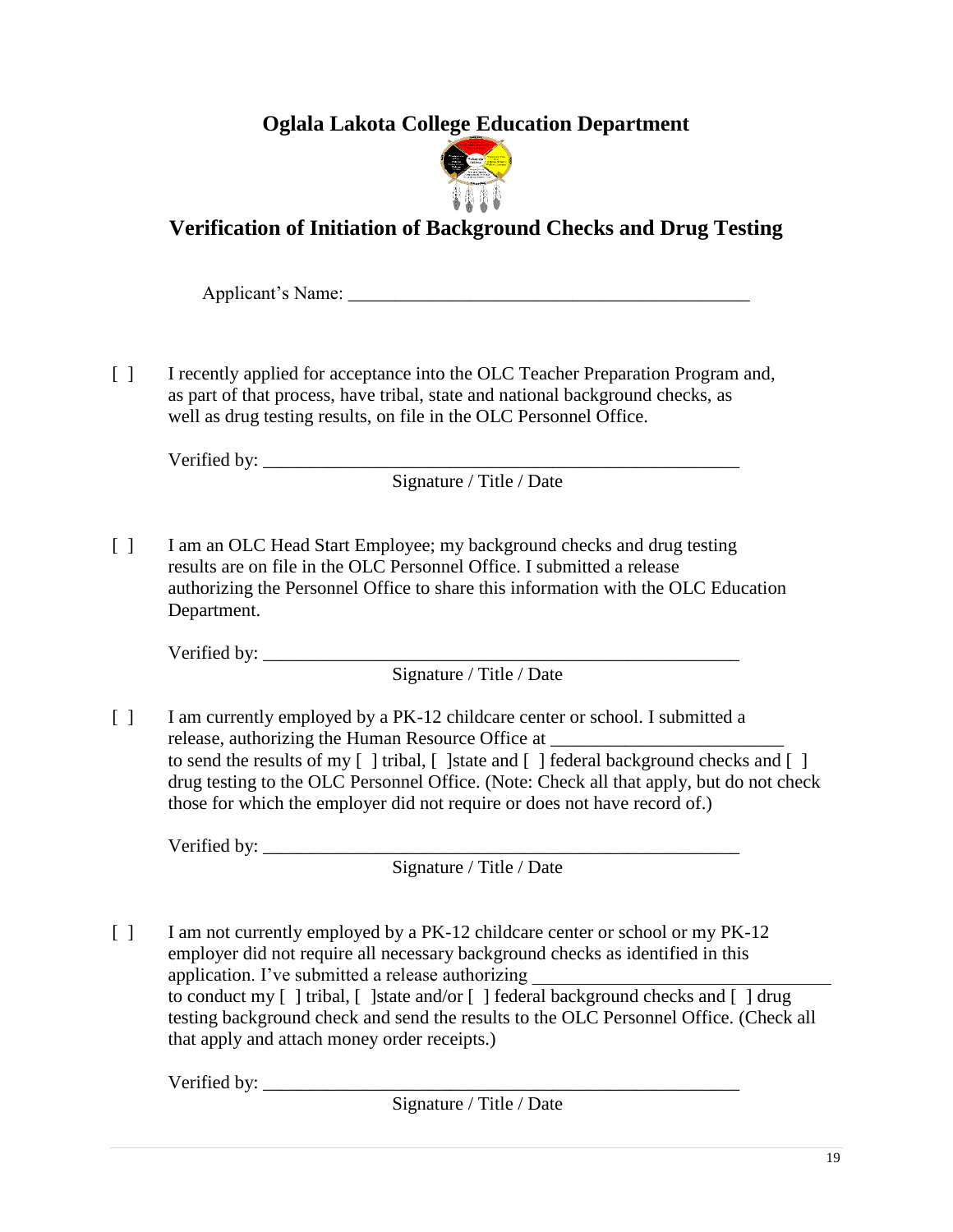[ ] I am not currently employed by a PK-12 childcare center or school or my PK-12 employer did not require all necessary background checks as identified in this application. I've submitted a release authorizing the OLC Personnel Office to conduct my [ ]state and/or [ ] federal background checks and [ ] drug testing and to share these results with the OLC Education Department. (Check all that apply.)

Verified by: \_\_\_\_\_\_\_\_\_\_\_\_\_\_\_\_\_\_\_\_\_\_\_\_\_\_\_\_\_\_\_\_\_\_\_\_\_\_\_\_\_\_\_\_\_\_\_\_\_\_\_

Signature / Title / Date

Furthermore, I request the fees for the background check(s) and/or drug testing be billed to the Education Department and understand these costs will be applied towards my award amount and payback for the grant, if selected. I meet the grant prerequisite requirements and have submitted a complete application packet. (This section must be verified by the Dean of Education or Education Secretary – payment will only be made for those who meet the prerequisite requirements an have submitted a complete application packet.

Verified by: \_\_\_\_\_\_\_\_\_\_\_\_\_\_\_\_\_\_\_\_\_\_\_\_\_\_\_\_\_\_\_\_\_\_\_\_\_\_\_\_\_\_\_\_\_\_\_\_\_\_\_

Signature / Title / Date